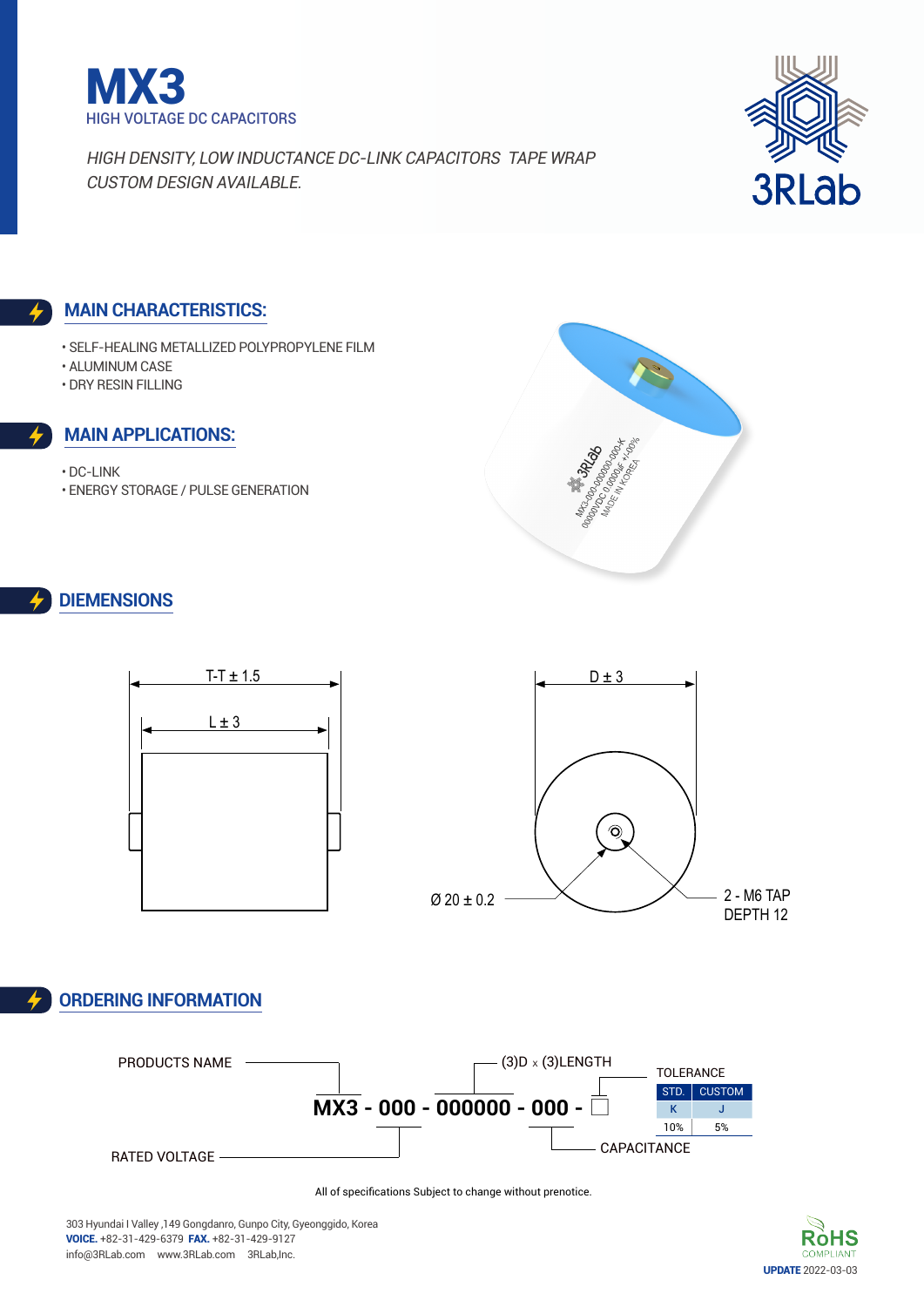



# **SPECIFICATIONS**

| <b>DC VOLTAGE RANGE</b>                   | 600~3600 V                                         |
|-------------------------------------------|----------------------------------------------------|
| <b>MAXIMUM RIPPLE VOLTAGE</b>             | 900 V                                              |
| <b>MAXIMUM RIPPLE CURRENT</b>             | 100 A                                              |
| <b>CAPACITANCE RANGE</b>                  | UP TO 3300 µF                                      |
| <b>CAPACITANCE TOLERANCE</b>              | STANDARD: ±10% ON REQUEST ± 5%                     |
| <b>EQUIVALENT SERIES RESISTANCE (ESR)</b> | $< 4.5$ m $0$                                      |
| MAXIMUM VOLTAGE RATE OF RISE(dV/dT)       | $\leq 110 \text{ V/}\mu\text{s}$                   |
| <b>TERMINALS</b>                          | <b>M6 SCREW TYPES BOLTS</b>                        |
| <b>VOLTAGE TEST</b>                       | RATED VOLTAGE X 1.4 TIMES FOR 10 SECS              |
| <b>WORKING &amp; STORAGE TEMPERATURE</b>  | $-55/+85$ °C                                       |
| <b>CYLINDRICAL CASE AND FILLING</b>       | FLAME RETARDANT EPOXY RESIN FILL AND TAPE WRAP     |
| <b>PROTECTIVE MECHANISM</b>               | <b>SELF HEALING</b>                                |
| <b>CYLINDRICAL CASE</b>                   | PP TAPE                                            |
| <b>LIFE EXPECTANCY</b>                    | 100,000 HOURS TYP.                                 |
| <b>M6 SCREW TERMINALS</b>                 | Max 3 Nm                                           |
| <b>DISSIPATION FACTOR</b>                 | DF VALUE $\leq$ 0.05 %, MEASURED AT 25 ±5°C, 1 KHZ |

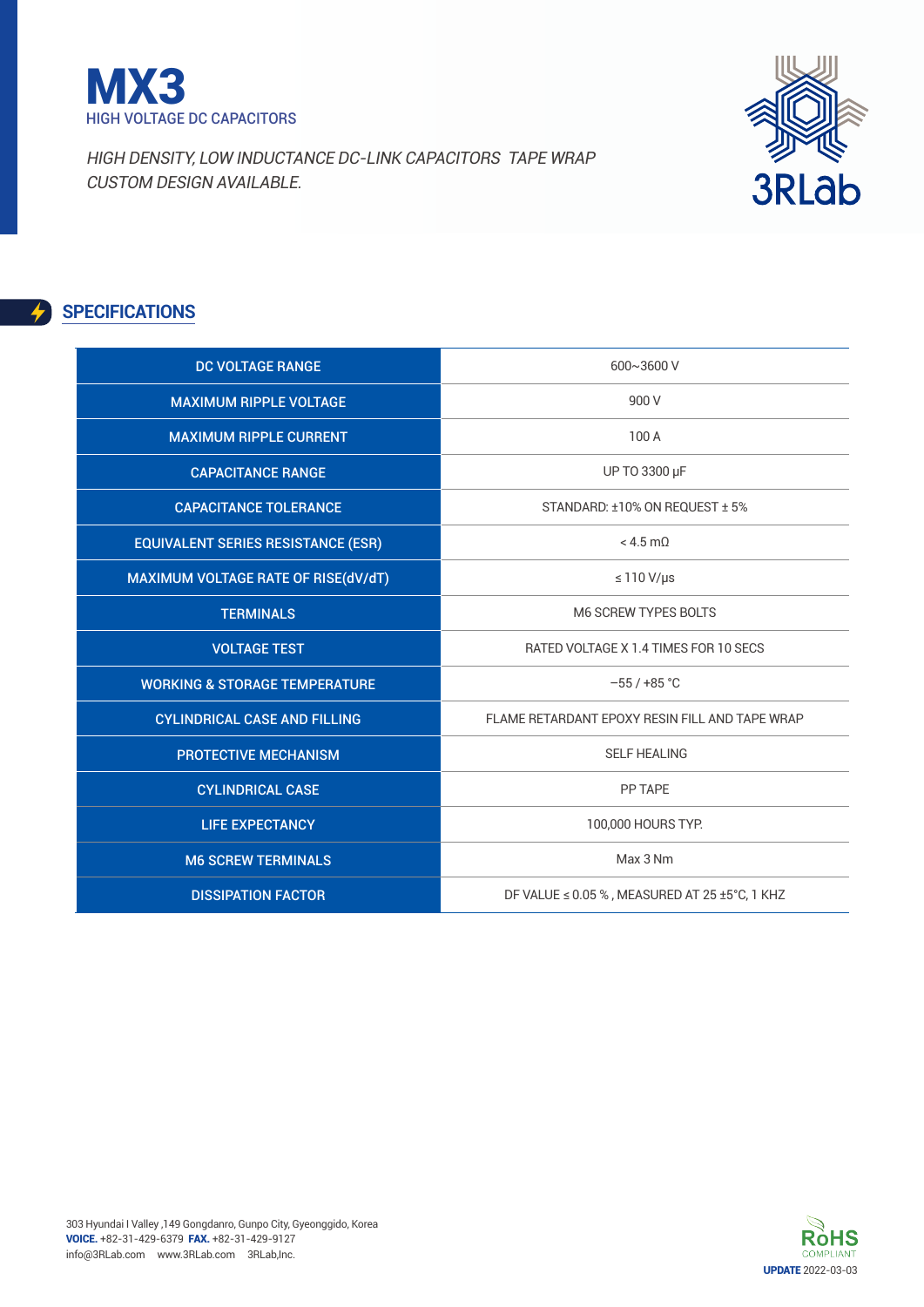



|                                                                                                                                   |     | <b>600VDC, RATED VOLTAGE</b> |     |      |     |       |       |                      |                     |                                 |                        |                      |
|-----------------------------------------------------------------------------------------------------------------------------------|-----|------------------------------|-----|------|-----|-------|-------|----------------------|---------------------|---------------------------------|------------------------|----------------------|
| CAP <sup>(3)</sup><br><b>VOLTAGE [V]</b><br>DIMENSIONS[mm]<br>V<br>-RIPPLE<br><b>VDC</b><br>V-PEAK(1)<br>μF<br>$T - T$<br>D<br>L. |     |                              |     |      |     |       |       |                      | <b>CURRENT</b>      |                                 | <b>ESR</b><br>(100kHz) | <b>ORDERING CODE</b> |
|                                                                                                                                   |     |                              |     |      |     |       |       | TER-<br><b>MINAL</b> | $I-PEAK(2)$<br>[kA] | <b>I-RMS</b><br>$[{\mathsf A}]$ | $m\Omega$              |                      |
|                                                                                                                                   | 600 | 100                          | 900 | 250  | 49  | 136.5 | 146.5 | M <sub>6</sub>       | 2.0                 | 21                              | 4.5                    | MX3-006-049136-257-K |
|                                                                                                                                   | 600 | 100                          | 900 | 300  | 53  | 136.5 | 146.5 | M <sub>6</sub>       | 2.5                 | 26                              | 3.7                    | MX3-006-053136-307-K |
|                                                                                                                                   | 600 | 100                          | 900 | 350  | 56  | 136.5 | 146.5 | M <sub>6</sub>       | 2.7                 | 28                              | 3.4                    | MX3-006-056136-357-K |
|                                                                                                                                   | 600 | 100                          | 900 | 400  | 59  | 136.5 | 146.5 | M <sub>6</sub>       | 2.9                 | 30                              | 3.1                    | MX3-006-059136-407-K |
|                                                                                                                                   | 600 | 100                          | 900 | 450  | 62  | 136.5 | 146.5 | M6                   | 3.0                 | 31                              | 3.0                    | MX3-006-062136-457-K |
|                                                                                                                                   | 600 | 100                          | 900 | 500  | 65  | 136.5 | 146.5 | M6                   | 3.0                 | 32                              | 3.0                    | MX3-006-065136-507-K |
|                                                                                                                                   | 600 | 100                          | 900 | 550  | 68  | 136.5 | 146.5 | M6                   | 3.8                 | 40                              | 2.4                    | MX3-006-068136-557-K |
|                                                                                                                                   | 600 | 100                          | 900 | 600  | 70  | 136.5 | 146.5 | M6                   | 3.8                 | 40                              | 2.4                    | MX3-006-070136-607-K |
|                                                                                                                                   | 600 | 100                          | 900 | 700  | 75  | 136.5 | 146.5 | M <sub>6</sub>       | 3.8                 | 40                              | 2.4                    | MX3-006-075136-707-K |
|                                                                                                                                   | 600 | 100                          | 900 | 800  | 80  | 136.5 | 146.5 | M <sub>6</sub>       | 6.2                 | 65                              | 1.5                    | MX3-006-080136-807-K |
|                                                                                                                                   | 600 | 100                          | 900 | 1000 | 88  | 136.5 | 146.5 | M <sub>6</sub>       | 7.6                 | 80                              | 1.2                    | MX3-006-088136-108-K |
|                                                                                                                                   | 600 | 100                          | 900 | 1200 | 85  | 166.5 | 176.5 | M <sub>6</sub>       | 6.2                 | 65                              | 1.5                    | MX3-006-085166-128-K |
|                                                                                                                                   | 600 | 100                          | 900 | 1500 | 94  | 166.5 | 176.5 | M <sub>6</sub>       | 6.7                 | 70                              | 1.3                    | MX3-006-094166-158-K |
|                                                                                                                                   | 600 | 100                          | 900 | 1800 | 102 | 166.5 | 176.5 | M <sub>6</sub>       | 7.6                 | 80                              | 1.2                    | MX3-006-102166-188-K |
|                                                                                                                                   | 600 | 100                          | 900 | 2000 | 107 | 166.5 | 176.5 | M <sub>6</sub>       | 5.7                 | 60                              | 1.6                    | MX3-006-107166-208-K |
|                                                                                                                                   | 600 | 100                          | 900 | 2300 | 105 | 186.5 | 196.5 | M <sub>6</sub>       | 9.5                 | 100                             | 0.9                    | MX3-006-105186-238-K |
|                                                                                                                                   | 600 | 100                          | 900 | 2500 | 109 | 186.5 | 196.5 | M <sub>6</sub>       | 6.2                 | 65                              | 1.5                    | MX3-006-109186-258-K |
|                                                                                                                                   | 600 | 100                          | 900 | 2800 | 115 | 186.5 | 196.5 | M6                   | 8.6                 | 90                              | 1.0                    | MX3-006-115186-288-K |
|                                                                                                                                   | 600 | 100                          | 900 | 3000 | 119 | 186.5 | 196.5 | M <sub>6</sub>       | 11.4                | 120                             | 0.8                    | MX3-006-119186-308-K |
|                                                                                                                                   | 600 | 100                          | 900 | 3300 | 126 | 186.5 | 196.5 | M <sub>6</sub>       | 8.6                 | 90                              | 1.0                    | MX3-006-126186-338-K |

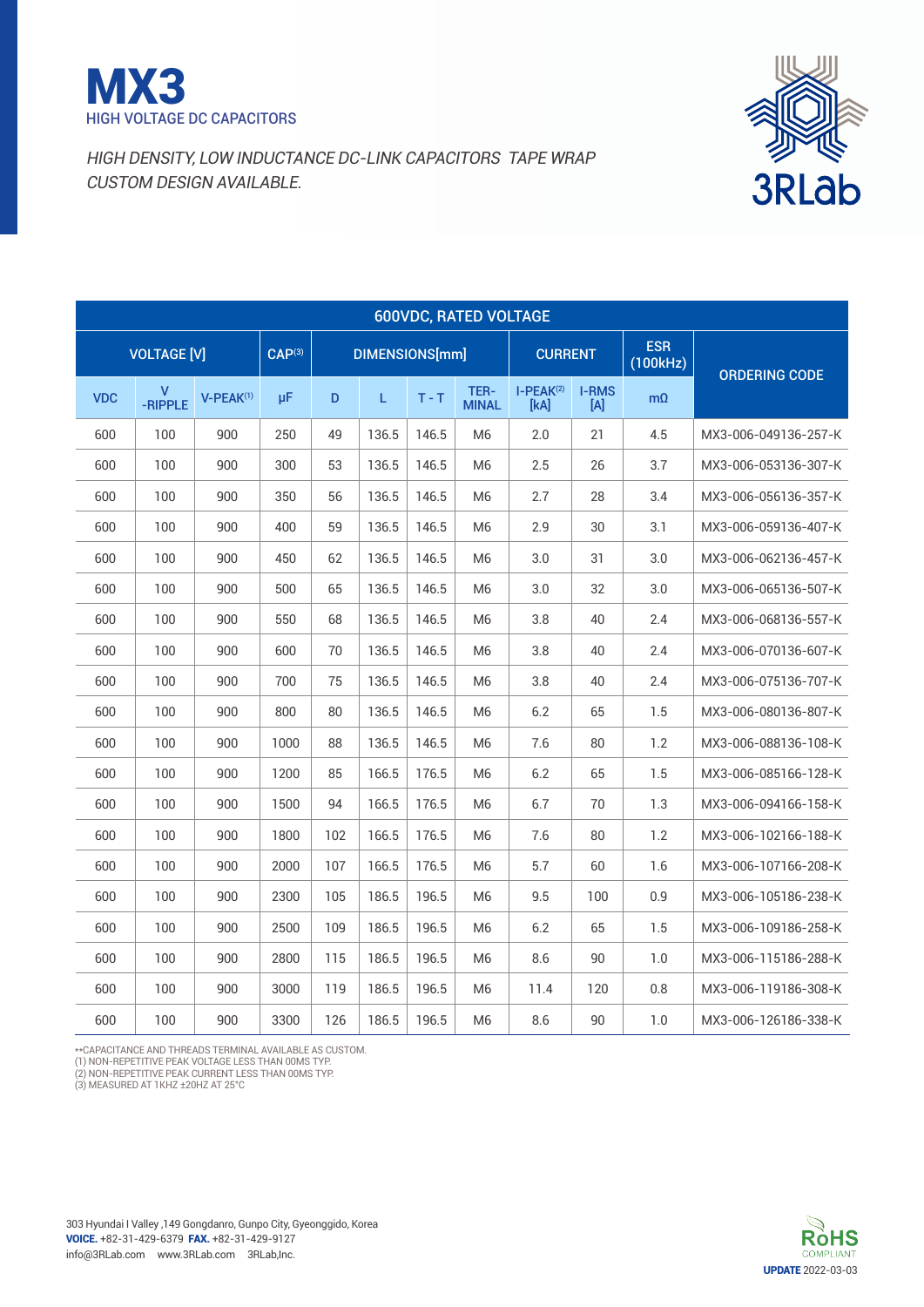



|            | 700VDC, RATED VOLTAGE |                |                        |     |                       |         |                      |                     |                     |                        |                      |  |  |
|------------|-----------------------|----------------|------------------------|-----|-----------------------|---------|----------------------|---------------------|---------------------|------------------------|----------------------|--|--|
|            | <b>VOLTAGE [V]</b>    |                | $\overline{CAP}^{(3)}$ |     | <b>DIMENSIONS[mm]</b> |         |                      | <b>CURRENT</b>      |                     | <b>ESR</b><br>(100kHz) | <b>ORDERING CODE</b> |  |  |
| <b>VDC</b> | V<br>-RIPPLE          | $V-PEAK^{(1)}$ | μF                     | D   | L.                    | $T - T$ | TER-<br><b>MINAL</b> | $I-PEAK(2)$<br>[kA] | <b>I-RMS</b><br>[A] | $m\Omega$              |                      |  |  |
| 700        | 120                   | 1000           | 200                    | 51  | 136.5                 | 146.5   | M <sub>6</sub>       | 2.4                 | 25                  | 4.2                    | MX3-007-051136-207-K |  |  |
| 700        | 120                   | 1000           | 250                    | 56  | 136.5                 | 146.5   | M <sub>6</sub>       | 2.8                 | 30                  | 3.5                    | MX3-007-056136-257-K |  |  |
| 700        | 120                   | 1000           | 300                    | 60  | 136.5                 | 146.5   | M <sub>6</sub>       | 3.2                 | 34                  | 3.1                    | MX3-007-060136-307-K |  |  |
| 700        | 120                   | 1000           | 350                    | 64  | 136.5                 | 146.5   | M <sub>6</sub>       | 3.6                 | 38                  | 2.8                    | MX3-007-064136-357-K |  |  |
| 700        | 120                   | 1000           | 400                    | 68  | 136.5                 | 146.5   | M <sub>6</sub>       | 3.8                 | 40                  | 2.6                    | MX3-007-068136-407-K |  |  |
| 700        | 120                   | 1000           | 450                    | 71  | 136.5                 | 146.5   | M <sub>6</sub>       | 4.4                 | 46                  | 2.3                    | MX3-007-071136-457-K |  |  |
| 700        | 120                   | 1000           | 500                    | 75  | 136.5                 | 146.5   | M <sub>6</sub>       | 4.7                 | 49                  | 2.1                    | MX3-007-075136-507-K |  |  |
| 700        | 120                   | 1000           | 550                    | 78  | 136.5                 | 146.5   | M <sub>6</sub>       | 5.1                 | 53                  | 2.0                    | MX3-007-078136-557-K |  |  |
| 700        | 120                   | 1000           | 600                    | 81  | 136.5                 | 146.5   | M <sub>6</sub>       | 5.4                 | 57                  | 1.9                    | MX3-007-081136-607-K |  |  |
| 700        | 120                   | 1000           | 700                    | 87  | 136.5                 | 146.5   | M <sub>6</sub>       | 6.1                 | 64                  | 1.6                    | MX3-007-087136-707-K |  |  |
| 700        | 120                   | 1000           | 800                    | 81  | 166.5                 | 176.5   | M <sub>6</sub>       | 6.6                 | 69                  | 1.5                    | MX3-007-081166-807-K |  |  |
| 700        | 120                   | 1000           | 1000                   | 89  | 166.5                 | 176.5   | M <sub>6</sub>       | 6.8                 | 72                  | 1.5                    | MX3-007-089166-108-K |  |  |
| 700        | 120                   | 1000           | 1200                   | 97  | 166.5                 | 176.5   | M <sub>6</sub>       | 7.9                 | 83                  | 1.3                    | MX3-007-097166-128-K |  |  |
| 700        | 120                   | 1000           | 1500                   | 108 | 166.5                 | 176.5   | M <sub>6</sub>       | 8.6                 | 90                  | 1.2                    | MX3-007-108166-158-K |  |  |
| 700        | 120                   | 1000           | 1800                   | 109 | 186.5                 | 196.5   | M <sub>6</sub>       | 9.9                 | 104                 | 1.0                    | MX3-007-109186-188-K |  |  |
| 700        | 120                   | 1000           | 2000                   | 114 | 186.5                 | 196.5   | M <sub>6</sub>       | 9.8                 | 103                 | 1.0                    | MX3-007-114186-208-K |  |  |
| 700        | 120                   | 1000           | 2300                   | 122 | 186.5                 | 196.5   | M <sub>6</sub>       | 9.2                 | 97                  | 1.1                    | MX3-007-122186-238-K |  |  |
| 700        | 120                   | 1000           | 2500                   | 127 | 186.5                 | 196.5   | M <sub>6</sub>       | 9.8                 | 103                 | 1.0                    | MX3-007-127186-258-K |  |  |

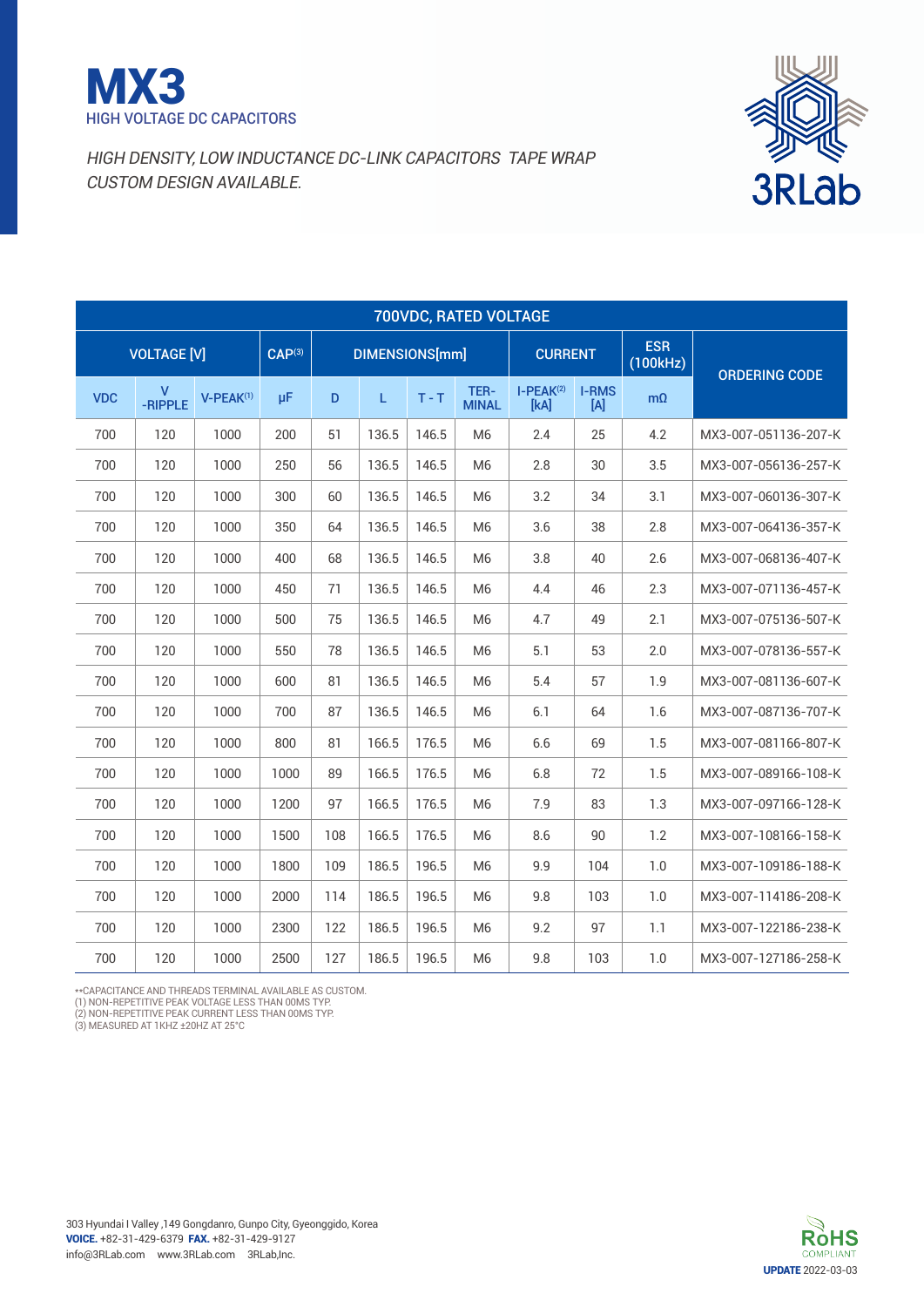



|            | 900VDC, RATED VOLTAGE |                       |                    |     |                       |         |                      |                     |                                 |                        |                      |  |
|------------|-----------------------|-----------------------|--------------------|-----|-----------------------|---------|----------------------|---------------------|---------------------------------|------------------------|----------------------|--|
|            | <b>VOLTAGE [V]</b>    |                       | CAP <sup>(3)</sup> |     | <b>DIMENSIONS[mm]</b> |         |                      | <b>CURRENT</b>      |                                 | <b>ESR</b><br>(100kHz) | <b>ORDERING CODE</b> |  |
| <b>VDC</b> | v<br>-RIPPLE          | V-PEAK <sup>(1)</sup> | μF                 | D   | L.                    | $T - T$ | TER-<br><b>MINAL</b> | $I-PEAK(2)$<br>[kA] | <b>I-RMS</b><br>$[{\mathsf A}]$ | $m\Omega$              |                      |  |
| 900        | 225                   | 1350                  | 150                | 51  | 136.5                 | 146.5   | M <sub>6</sub>       | 2.3                 | 24                              | 6.0                    | MX3-009-051136-157-K |  |
| 900        | 225                   | 1350                  | 180                | 55  | 136.5                 | 146.5   | M <sub>6</sub>       | 2.5                 | 21                              | 5.4                    | MX3-009-055136-187-K |  |
| 900        | 225                   | 1350                  | 200                | 57  | 136.5                 | 146.5   | M <sub>6</sub>       | 2.7                 | 22                              | 5.0                    | MX3-009-057136-207-K |  |
| 900        | 225                   | 1350                  | 250                | 63  | 136.5                 | 146.5   | M <sub>6</sub>       | 3.2                 | 27                              | 4.2                    | MX3-009-063136-257-K |  |
| 900        | 225                   | 1350                  | 300                | 68  | 136.5                 | 146.5   | M <sub>6</sub>       | 3.7                 | 31                              | 3.7                    | MX3-009-068136-307-K |  |
| 900        | 225                   | 1350                  | 350                | 72  | 136.5                 | 146.5   | M <sub>6</sub>       | 4.1                 | 34                              | 3.3                    | MX3-009-072136-357-K |  |
| 900        | 225                   | 1350                  | 400                | 77  | 136.5                 | 146.5   | M <sub>6</sub>       | 4.4                 | 37                              | 3.1                    | MX3-009-077136-407-K |  |
| 900        | 225                   | 1350                  | 450                | 81  | 136.5                 | 146.5   | M <sub>6</sub>       | 4.7                 | 39                              | 2.9                    | MX3-009-081136-457-K |  |
| 900        | 225                   | 1350                  | 500                | 85  | 136.5                 | 146.5   | M <sub>6</sub>       | 4.9                 | 41                              | 2.8                    | MX3-009-085136-507-K |  |
| 900        | 225                   | 1350                  | 550                | 76  | 171.5                 | 181.5   | M <sub>6</sub>       | 5.1                 | 42                              | 2.7                    | MX3-009-076171-557-K |  |
| 900        | 225                   | 1350                  | 600                | 79  | 171.5                 | 181.5   | M <sub>6</sub>       | 5.2                 | 43                              | 2.6                    | MX3-009-079171-607-K |  |
| 900        | 225                   | 1350                  | 700                | 84  | 171.5                 | 181.5   | M <sub>6</sub>       | 5.6                 | 47                              | 2.4                    | MX3-009-084171-707-K |  |
| 900        | 225                   | 1350                  | 800                | 90  | 171.5                 | 181.5   | M <sub>6</sub>       | 5.9                 | 49                              | 2.3                    | MX3-009-090171-807-K |  |
| 900        | 225                   | 1350                  | 1000               | 99  | 171.5                 | 181.5   | M <sub>6</sub>       | 6.8                 | 57                              | 2.0                    | MX3-009-099171-108-K |  |
| 900        | 225                   | 1350                  | 1200               | 102 | 186.5                 | 196.5   | M <sub>6</sub>       | 7.4                 | 62                              | 1.8                    | MX3-009-102186-128-K |  |
| 900        | 225                   | 1350                  | 1500               | 114 | 186.5                 | 196.5   | M <sub>6</sub>       | 8.4                 | 70                              | 1.6                    | MX3-009-114186-158-K |  |
| 900        | 225                   | 1350                  | 1800               | 124 | 186.5                 | 196.5   | M <sub>6</sub>       | 9.0                 | 75                              | 1.5                    | MX3-009-124186-188-K |  |

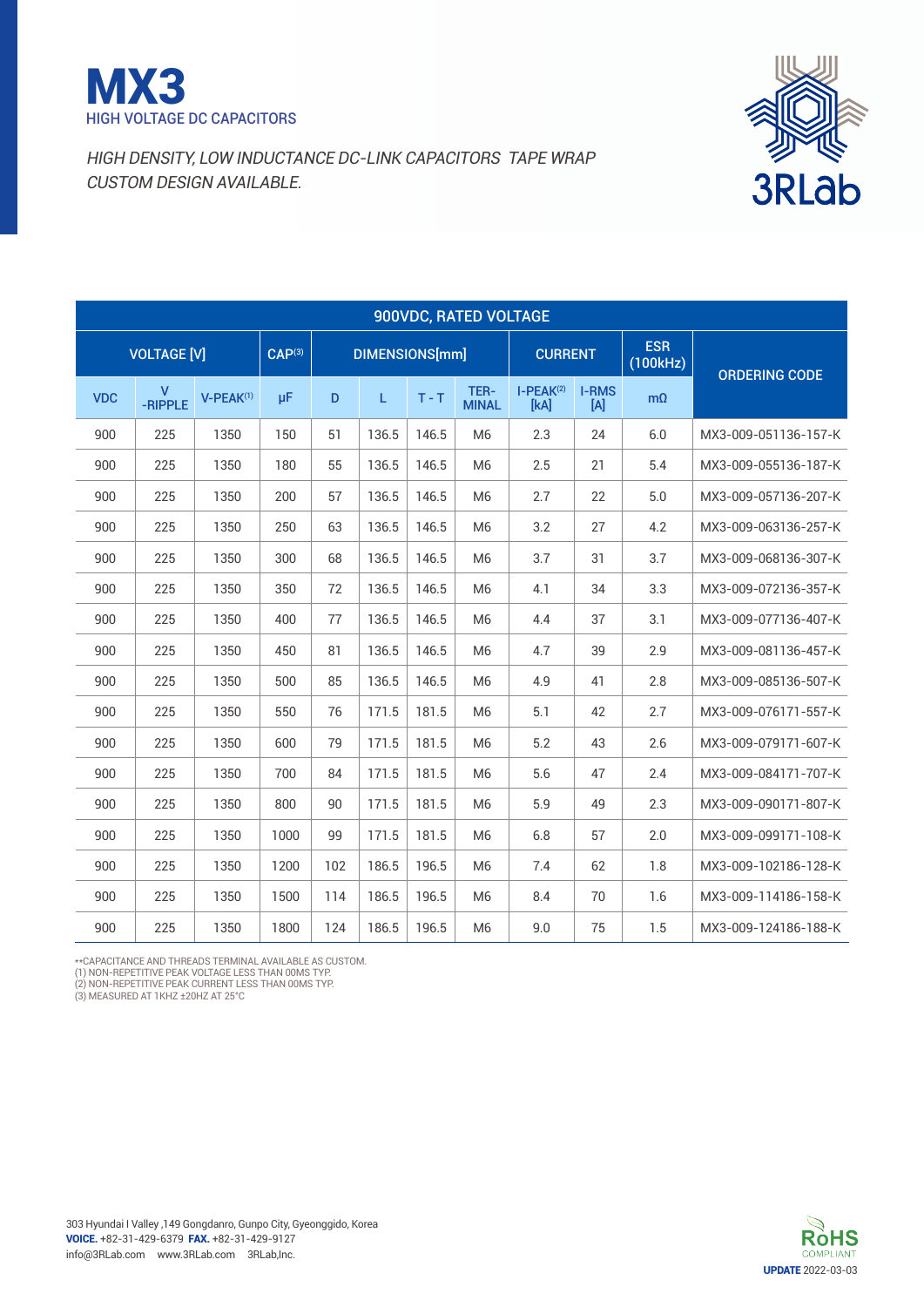



|            | 1100VDC, RATED VOLTAGE |           |                        |     |                |         |                      |                     |                        |                      |                      |  |  |
|------------|------------------------|-----------|------------------------|-----|----------------|---------|----------------------|---------------------|------------------------|----------------------|----------------------|--|--|
|            | <b>VOLTAGE [V]</b>     |           | $\overline{CAP^{(3)}}$ |     | DIMENSIONS[mm] |         | <b>CURRENT</b>       |                     | <b>ESR</b><br>(100kHz) | <b>ORDERING CODE</b> |                      |  |  |
| <b>VDC</b> | v<br>-RIPPLE           | V-PEAK(1) | μF                     | D   | L.             | $T - T$ | TER-<br><b>MINAL</b> | $I-PEAK(2)$<br>[kA] | <b>I-RMS</b><br>[A]    | $m\Omega$            |                      |  |  |
| 1100       | 250                    | 1500      | 80                     | 48  | 136.5          | 146.5   | M <sub>6</sub>       | 2.2                 | 23                     | 6.8                  | MX3-011-048136-806-K |  |  |
| 1100       | 250                    | 1500      | 100                    | 52  | 136.5          | 146.5   | M <sub>6</sub>       | 2.4                 | 25                     | 6.3                  | MX3-011-052136-107-K |  |  |
| 1100       | 250                    | 1500      | 120                    | 56  | 136.5          | 146.5   | M <sub>6</sub>       | 2.6                 | 27                     | 5.8                  | MX3-011-056136-127-K |  |  |
| 1100       | 250                    | 1500      | 150                    | 61  | 136.5          | 146.5   | M <sub>6</sub>       | 2.8                 | 29                     | 5.4                  | MX3-011-061136-157-K |  |  |
| 1100       | 250                    | 1500      | 180                    | 66  | 136.5          | 146.5   | M <sub>6</sub>       | 3.0                 | 32                     | 4.9                  | MX3-011-066136-187-K |  |  |
| 1100       | 250                    | 1500      | 200                    | 69  | 136.5          | 146.5   | M <sub>6</sub>       | 3.2                 | 33                     | 4.7                  | MX3-011-069136-207-K |  |  |
| 1100       | 250                    | 1500      | 250                    | 76  | 136.5          | 146.5   | M <sub>6</sub>       | 3.5                 | 37                     | 4.3                  | MX3-011-076136-257-K |  |  |
| 1100       | 250                    | 1500      | 300                    | 82  | 136.5          | 146.5   | M <sub>6</sub>       | 3.8                 | 40                     | 4.0                  | MX3-011-082136-307-K |  |  |
| 1100       | 250                    | 1500      | 350                    | 88  | 136.5          | 146.5   | M <sub>6</sub>       | 4.0                 | 43                     | 3.7                  | MX3-011-088136-357-K |  |  |
| 1100       | 250                    | 1500      | 400                    | 82  | 166.5          | 176.5   | M <sub>6</sub>       | 3.1                 | 33                     | 4.9                  | MX3-011-082166-407-K |  |  |
| 1100       | 250                    | 1500      | 450                    | 86  | 166.5          | 176.5   | M <sub>6</sub>       | 3.2                 | 34                     | 4.6                  | MX3-011-086166-457-K |  |  |
| 1100       | 250                    | 1500      | 500                    | 90  | 166.5          | 176.5   | M <sub>6</sub>       | 3.4                 | 36                     | 4.4                  | MX3-011-090166-507-K |  |  |
| 1100       | 250                    | 1500      | 550                    | 94  | 166.5          | 176.5   | M <sub>6</sub>       | 3.5                 | 37                     | 4.2                  | MX3-011-094166-557-K |  |  |
| 1100       | 250                    | 1500      | 600                    | 98  | 166.5          | 176.5   | M <sub>6</sub>       | 3.7                 | 39                     | 4.1                  | MX3-011-098166-607-K |  |  |
| 1100       | 250                    | 1500      | 700                    | 98  | 186.5          | 196.5   | M6                   | 3.3                 | 35                     | 4.6                  | MX3-011-098186-707-K |  |  |
| 1100       | 250                    | 1500      | 800                    | 104 | 186.5          | 196.5   | M <sub>6</sub>       | 3.5                 | 37                     | 4.3                  | MX3-011-104186-807-K |  |  |
| 1100       | 250                    | 1500      | 1000                   | 116 | 186.5          | 196.5   | M <sub>6</sub>       | 3.9                 | 41                     | 3.8                  | MX3-011-116186-108-K |  |  |
| 1100       | 250                    | 1500      | 1200                   | 126 | 186.5          | 196.5   | M <sub>6</sub>       | 4.2                 | 45                     | 3.5                  | MX3-011-126186-128-K |  |  |

\*\*Capacitance and threads terminal available as custom.

(1) NON-REPETITIVE PEAK VOLTAGE LESS THAN 00MS TYP.<br>(2) NON-REPETITIVE PEAK CURRENT LESS THAN 00MS TYP.<br>(3) MEASURED AT 1 KHZ ±20HZ AT 25°C

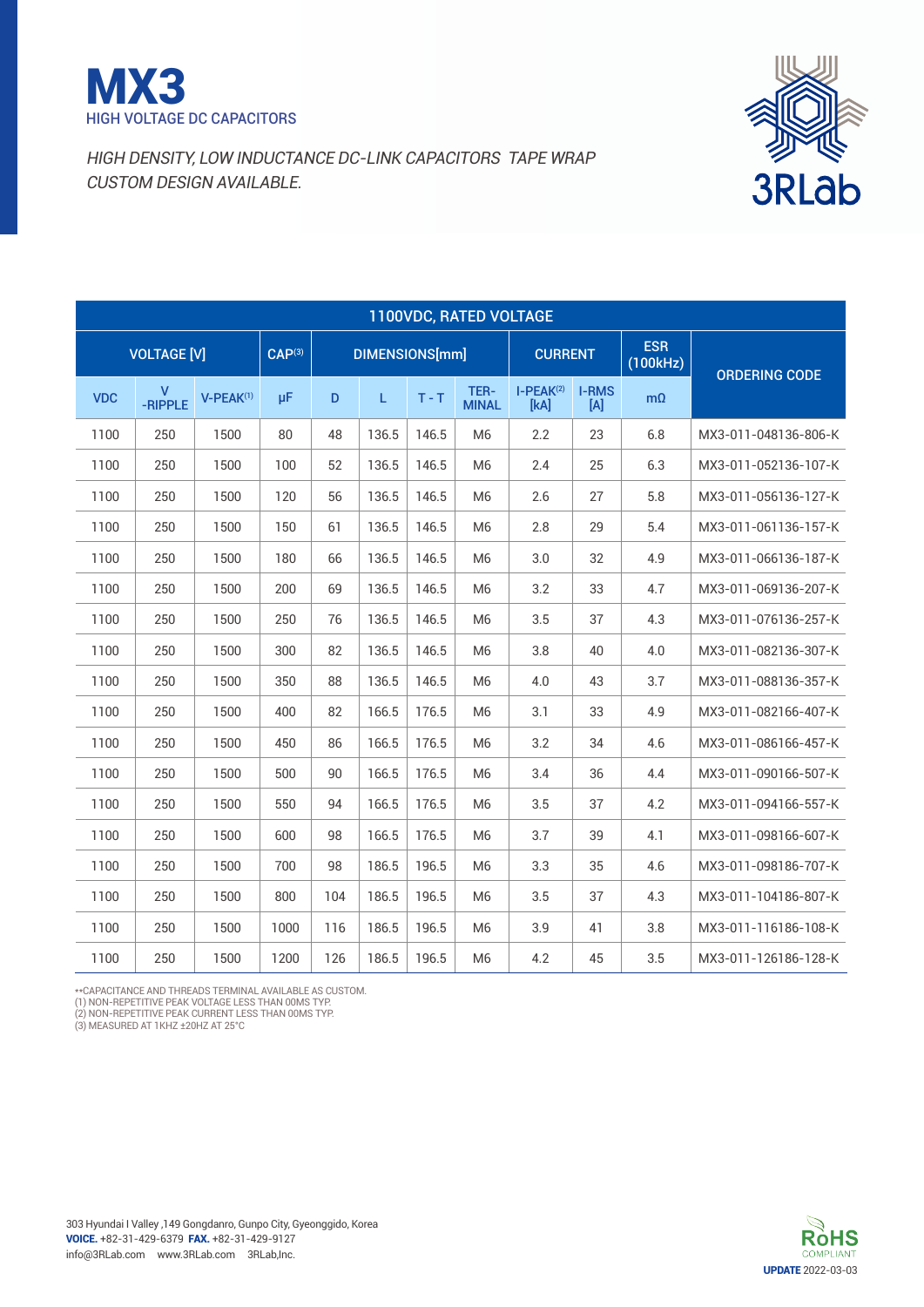



|            | 1200VDC, RATED VOLTAGE |                |                    |     |                       |         |                      |                     |                     |                        |                      |  |  |
|------------|------------------------|----------------|--------------------|-----|-----------------------|---------|----------------------|---------------------|---------------------|------------------------|----------------------|--|--|
|            | <b>VOLTAGE [V]</b>     |                | CAP <sup>(3)</sup> |     | <b>DIMENSIONS[mm]</b> |         |                      | <b>CURRENT</b>      |                     | <b>ESR</b><br>(100kHz) | <b>ORDERING CODE</b> |  |  |
| <b>VDC</b> | v<br>-RIPPLE           | $V-PEAK^{(1)}$ | μF                 | D   | L.                    | $T - T$ | TER-<br><b>MINAL</b> | $I-PEAK(2)$<br>[kA] | <b>I-RMS</b><br>[A] | $m\Omega$              |                      |  |  |
| 1200       | 300                    | 1800           | 70                 | 49  | 136.5                 | 146.5   | M <sub>6</sub>       | 2.5                 | 26                  | 7.3                    | MX3-012-049136-706-K |  |  |
| 1200       | 300                    | 1800           | 80                 | 51  | 136.5                 | 146.5   | M <sub>6</sub>       | 2.6                 | 27                  | 7.0                    | MX3-012-051136-806-K |  |  |
| 1200       | 300                    | 1800           | 100                | 56  | 136.5                 | 146.5   | M <sub>6</sub>       | 2.8                 | 30                  | 6.4                    | MX3-012-056136-107-K |  |  |
| 1200       | 300                    | 1800           | 120                | 60  | 136.5                 | 146.5   | M <sub>6</sub>       | 3.0                 | 32                  | 6.0                    | MX3-012-060136-127-K |  |  |
| 1200       | 300                    | 1800           | 150                | 66  | 136.5                 | 146.5   | M <sub>6</sub>       | 3.3                 | 35                  | 5.4                    | MX3-012-066136-157-K |  |  |
| 1200       | 300                    | 1800           | 180                | 71  | 136.5                 | 146.5   | M <sub>6</sub>       | 3.6                 | 37                  | 5.1                    | MX3-012-071136-187-K |  |  |
| 1200       | 300                    | 1800           | 200                | 75  | 136.5                 | 146.5   | M <sub>6</sub>       | 3.8                 | 40                  | 4.8                    | MX3-012-075136-207-K |  |  |
| 1200       | 300                    | 1800           | 250                | 83  | 136.5                 | 146.5   | M <sub>6</sub>       | 4.2                 | 44                  | 4.3                    | MX3-012-083136-257-K |  |  |
| 1200       | 300                    | 1800           | 300                | 77  | 171.5                 | 181.5   | M <sub>6</sub>       | 3.1                 | 32                  | 5.9                    | MX3-012-077171-307-K |  |  |
| 1200       | 300                    | 1800           | 350                | 82  | 171.5                 | 181.5   | M <sub>6</sub>       | 3.3                 | 34                  | 5.5                    | MX3-012-082171-357-K |  |  |
| 1200       | 300                    | 1800           | 400                | 87  | 171.5                 | 181.5   | M <sub>6</sub>       | 3.5                 | 37                  | 5.2                    | MX3-012-087171-407-K |  |  |
| 1200       | 300                    | 1800           | 450                | 92  | 171.5                 | 181.5   | M <sub>6</sub>       | 3.7                 | 39                  | 4.9                    | MX3-012-092171-457-K |  |  |
| 1200       | 300                    | 1800           | 500                | 97  | 171.5                 | 181.5   | M <sub>6</sub>       | 3.9                 | 41                  | 4.7                    | MX3-012-097171-507-K |  |  |
| 1200       | 300                    | 1800           | 550                | 96  | 186.5                 | 196.5   | M <sub>6</sub>       | 3.5                 | 37                  | 5.1                    | MX3-012-096186-557-K |  |  |
| 1200       | 300                    | 1800           | 600                | 100 | 186.5                 | 196.5   | M <sub>6</sub>       | 3.7                 | 39                  | 4.9                    | MX3-012-100186-607-K |  |  |
| 1200       | 300                    | 1800           | 700                | 107 | 186.5                 | 196.5   | M <sub>6</sub>       | 3.9                 | 41                  | 4.6                    | MX3-012-107186-707-K |  |  |
| 1200       | 300                    | 1800           | 800                | 114 | 186.5                 | 196.5   | M <sub>6</sub>       | 4.2                 | 44                  | 4.3                    | MX3-012-114186-807-K |  |  |
| 1200       | 300                    | 1800           | 1000               | 127 | 186.5                 | 196.5   | M <sub>6</sub>       | 4.7                 | 49                  | 3.9                    | MX3-012-127186-108-K |  |  |

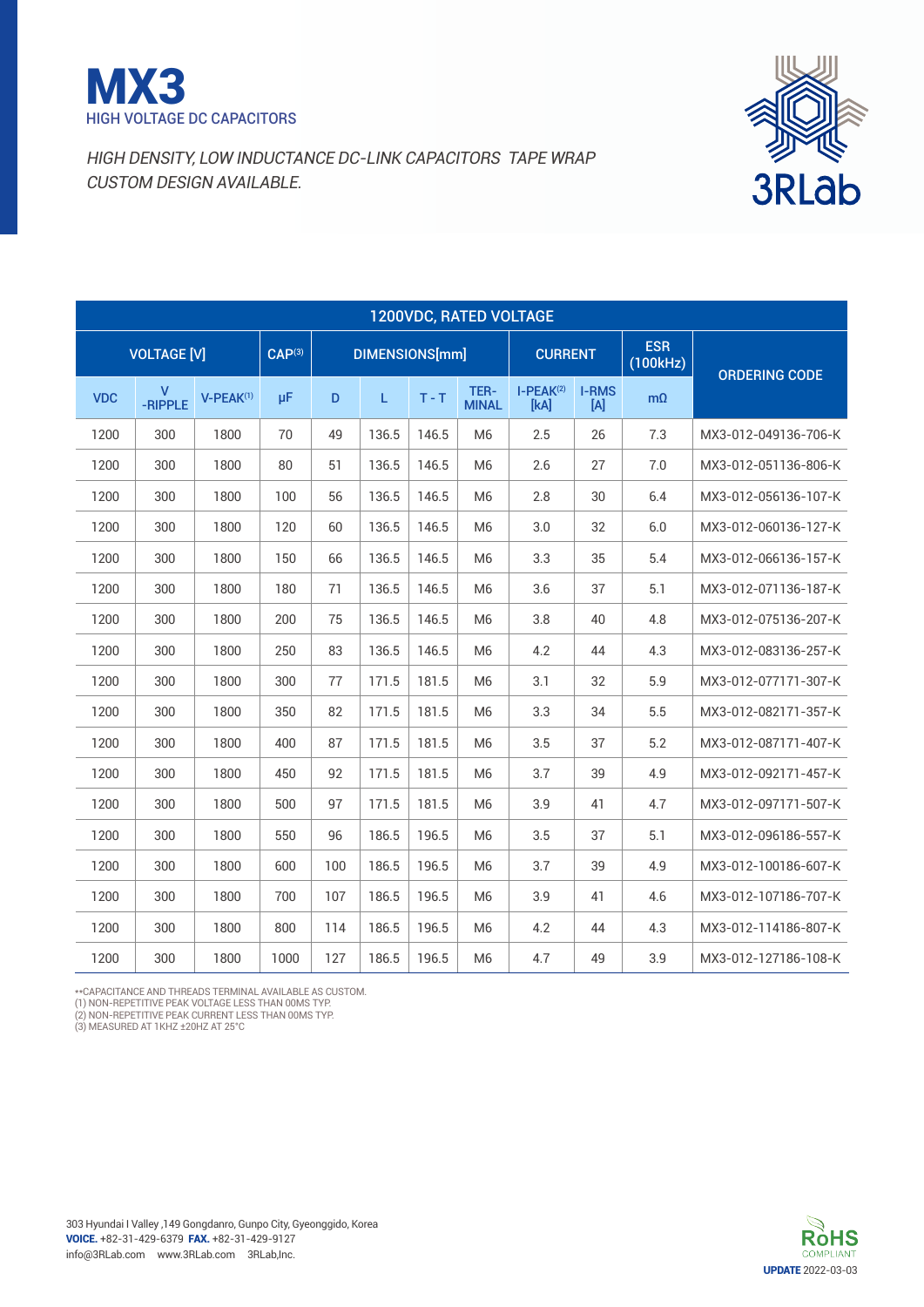



|            | 1300VDC, RATED VOLTAGE |                       |                    |     |                       |         |                      |                     |                     |                        |                      |  |  |
|------------|------------------------|-----------------------|--------------------|-----|-----------------------|---------|----------------------|---------------------|---------------------|------------------------|----------------------|--|--|
|            | <b>VOLTAGE [V]</b>     |                       | CAP <sup>(3)</sup> |     | <b>DIMENSIONS[mm]</b> |         |                      | <b>CURRENT</b>      |                     | <b>ESR</b><br>(100kHz) | <b>ORDERING CODE</b> |  |  |
| <b>VDC</b> | v<br>-RIPPLE           | V-PEAK <sup>(1)</sup> | μF                 | D   | L.                    | $T - T$ | TER-<br><b>MINAL</b> | $I-PEAK(2)$<br>[kA] | <b>I-RMS</b><br>[A] | $m\Omega$              |                      |  |  |
| 1300       | 320                    | 1900                  | 60                 | 49  | 136.5                 | 146.5   | M <sub>6</sub>       | 2.7                 | 28                  | 7.0                    | MX3-013-049136-606-K |  |  |
| 1300       | 320                    | 1900                  | 70                 | 52  | 136.5                 | 146.5   | M <sub>6</sub>       | 2.9                 | 30                  | 6.6                    | MX3-013-052136-706-K |  |  |
| 1300       | 320                    | 1900                  | 80                 | 55  | 136.5                 | 146.5   | M <sub>6</sub>       | 3.0                 | 32                  | 6.3                    | MX3-013-055136-806-K |  |  |
| 1300       | 320                    | 1900                  | 100                | 60  | 136.5                 | 146.5   | M <sub>6</sub>       | 3.3                 | 35                  | 5.7                    | MX3-013-060136-107-K |  |  |
| 1300       | 320                    | 1900                  | 120                | 65  | 136.5                 | 146.5   | M <sub>6</sub>       | 3.6                 | 38                  | 5.3                    | MX3-013-065136-127-K |  |  |
| 1300       | 320                    | 1900                  | 150                | 71  | 136.5                 | 146.5   | M <sub>6</sub>       | 3.9                 | 41                  | 4.8                    | MX3-013-071136-157-K |  |  |
| 1300       | 320                    | 1900                  | 180                | 77  | 136.5                 | 146.5   | M <sub>6</sub>       | 4.3                 | 45                  | 4.5                    | MX3-013-077136-187-K |  |  |
| 1300       | 320                    | 1900                  | 200                | 81  | 136.5                 | 146.5   | M <sub>6</sub>       | 4.5                 | 47                  | 4.2                    | MX3-013-081136-207-K |  |  |
| 1300       | 320                    | 1900                  | 250                | 77  | 171.5                 | 181.5   | M <sub>6</sub>       | 3.4                 | 36                  | 5.6                    | MX3-013-077171-257-K |  |  |
| 1300       | 320                    | 1900                  | 300                | 83  | 171.5                 | 181.5   | M <sub>6</sub>       | 3.6                 | 38                  | 5.2                    | MX3-013-083171-307-K |  |  |
| 1300       | 320                    | 1900                  | 350                | 89  | 171.5                 | 181.5   | M <sub>6</sub>       | 3.9                 | 41                  | 4.9                    | MX3-013-089171-357-K |  |  |
| 1300       | 320                    | 1900                  | 400                | 95  | 171.5                 | 181.5   | M <sub>6</sub>       | 4.2                 | 44                  | 4.5                    | MX3-013-095171-407-K |  |  |
| 1300       | 320                    | 1900                  | 450                | 100 | 171.5                 | 181.5   | M <sub>6</sub>       | 4.4                 | 46                  | 4.3                    | MX3-013-100171-457-K |  |  |
| 1300       | 320                    | 1900                  | 500                | 99  | 186.5                 | 196.5   | M <sub>6</sub>       | 4.0                 | 42                  | 4.7                    | MX3-013-099186-507-K |  |  |
| 1300       | 320                    | 1900                  | 550                | 104 | 186.5                 | 196.5   | M <sub>6</sub>       | 4.2                 | 44                  | 4.5                    | MX3-013-104186-557-K |  |  |
| 1300       | 320                    | 1900                  | 600                | 108 | 186.5                 | 196.5   | M <sub>6</sub>       | 4.4                 | 46                  | 4.4                    | MX3-013-108186-607-K |  |  |
| 1300       | 320                    | 1900                  | 700                | 116 | 186.5                 | 196.5   | M <sub>6</sub>       | 4.7                 | 49                  | 4.1                    | MX3-013-116186-707-K |  |  |
| 1300       | 320                    | 1900                  | 800                | 124 | 186.5                 | 196.5   | M <sub>6</sub>       | 5.0                 | 53                  | 3.8                    | MX3-013-124186-807-K |  |  |

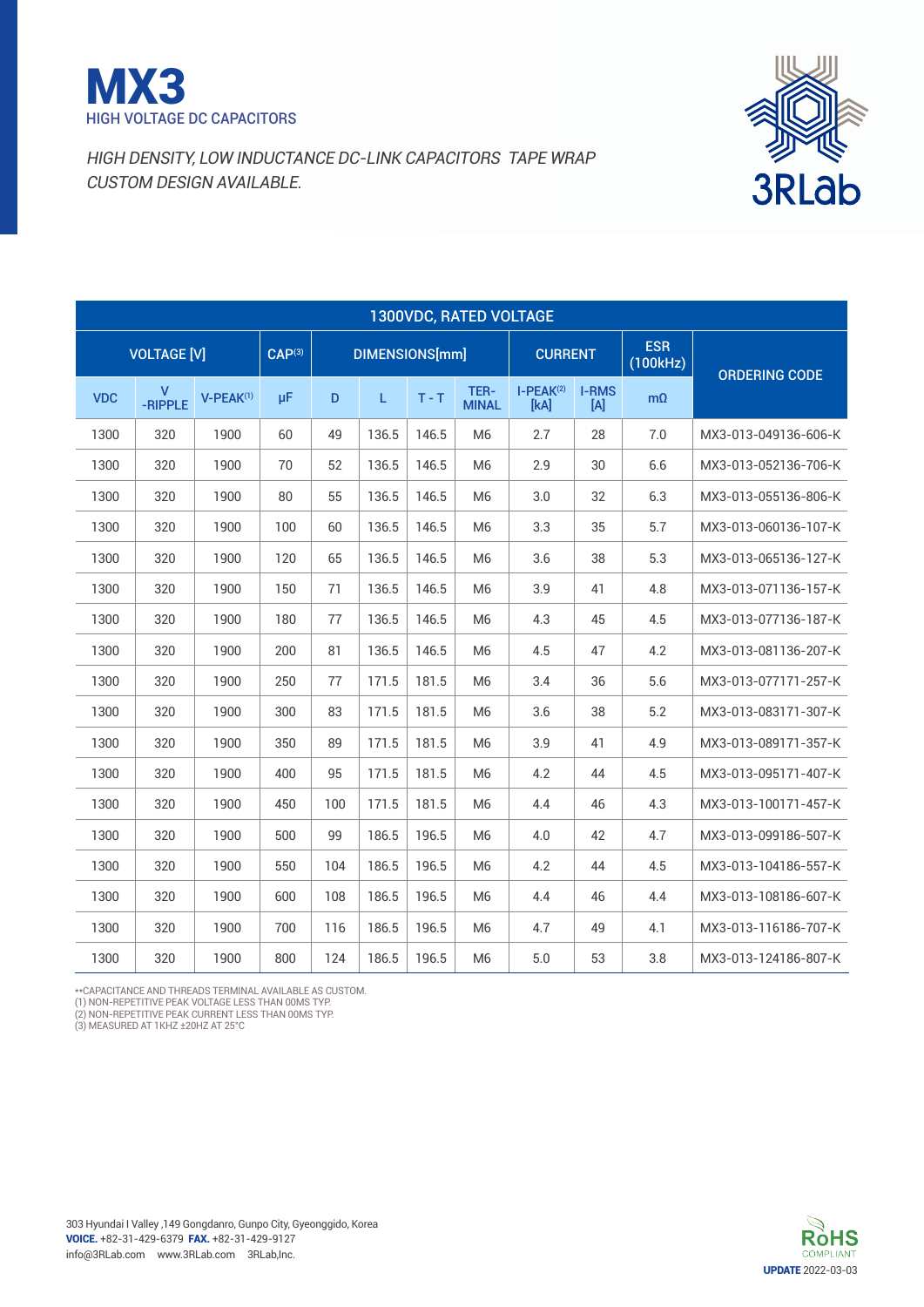



|            | <b>1500VDC, RATED VOLTAGE</b> |                |                    |    |                |         |                      |                     |                        |                      |                      |  |  |
|------------|-------------------------------|----------------|--------------------|----|----------------|---------|----------------------|---------------------|------------------------|----------------------|----------------------|--|--|
|            | <b>VOLTAGE [V]</b>            |                | CAP <sup>(3)</sup> |    | DIMENSIONS[mm] |         | <b>CURRENT</b>       |                     | <b>ESR</b><br>(100kHz) | <b>ORDERING CODE</b> |                      |  |  |
| <b>VDC</b> | v<br>-RIPPLE                  | $V-PEAK^{(1)}$ | μF                 | D  | L              | $T - T$ | TER-<br><b>MINAL</b> | $I-PEAK(2)$<br>[kA] | <b>I-RMS</b><br>[A]    | $m\Omega$            |                      |  |  |
| 1500       | 375                           | 2250           | 50                 | 51 | 136.5          | 146.5   | M <sub>6</sub>       | 3.3                 | 35                     | 6.8                  | MX3-015-051136-506-K |  |  |
| 1500       | 375                           | 2250           | 60                 | 55 | 136.5          | 146.5   | M <sub>6</sub>       | 3.6                 | 38                     | 6.3                  | MX3-015-055136-606-K |  |  |
| 1500       | 375                           | 2250           | 70                 | 59 | 136.5          | 146.5   | M <sub>6</sub>       | 3.8                 | 40                     | 5.9                  | MX3-015-059136-706-K |  |  |
| 1500       | 375                           | 2250           | 80                 | 62 | 136.5          | 146.5   | M <sub>6</sub>       | 4.0                 | 42                     | 5.6                  | MX3-015-062136-806-K |  |  |
| 1500       | 375                           | 2250           | 100                | 68 | 136.5          | 146.5   | M <sub>6</sub>       | 4.4                 | 46                     | 5.1                  | MX3-015-068136-107-K |  |  |
| 1500       | 375                           | 2250           | 120                | 74 | 136.5          | 146.5   | M <sub>6</sub>       | 4.8                 | 51                     | 4.7                  | MX3-015-074136-127-K |  |  |
| 1500       | 375                           | 2250           | 150                | 81 | 136.5          | 146.5   | M <sub>6</sub>       | 5.3                 | 55                     | 4.3                  | MX3-015-081136-157-K |  |  |
| 1500       | 375                           | 2250           | 180                | 76 | 171.5          | 181.5   | M <sub>6</sub>       | 3.9                 | 41                     | 5.7                  | MX3-015-076171-187-K |  |  |
| 1500       | 375                           | 2250           | 200                | 80 | 171.5          | 181.5   | M <sub>6</sub>       | 4.1                 | 43                     | 5.5                  | MX3-015-080171-207-K |  |  |
| 1500       | 375                           | 2250           | 250                | 88 | 171.5          | 181.5   | M <sub>6</sub>       | 4.5                 | 48                     | 5.0                  | MX3-015-088171-257-K |  |  |
| 1500       | 375                           | 2250           | 300                | 96 | 171.5          | 181.5   | M <sub>6</sub>       | 5.0                 | 52                     | 4.5                  | MX3-015-096171-307-K |  |  |
| 1500       | 375                           | 2250           | 350                | 97 | 186.5          | 196.5   | M <sub>6</sub>       | 4.6                 | 48                     | 4.9                  | MX3-015-097186-357-K |  |  |

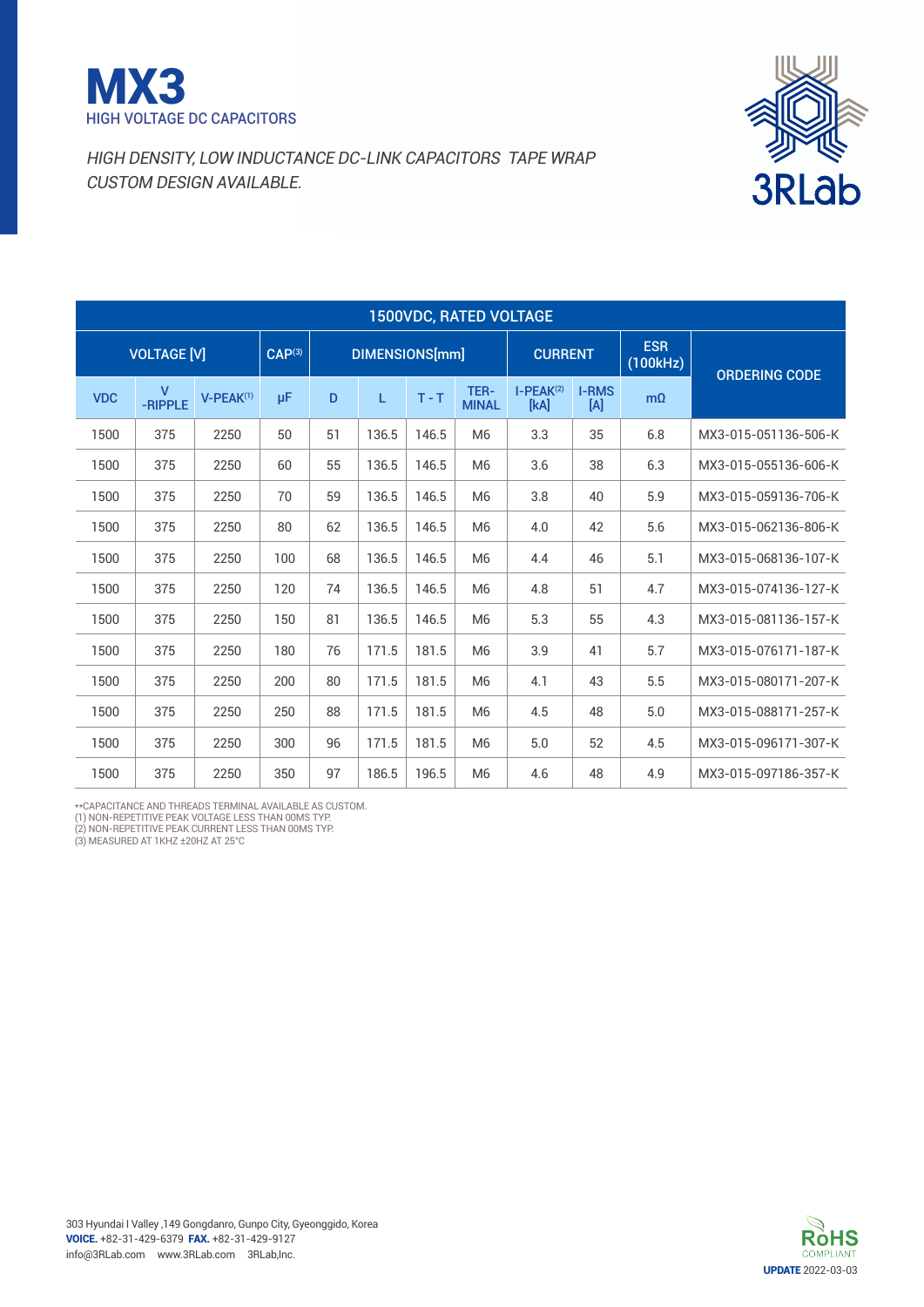



|            | <b>1800VDC, RATED VOLTAGE</b> |                       |             |     |                       |         |                      |                     |                     |                        |                      |  |  |
|------------|-------------------------------|-----------------------|-------------|-----|-----------------------|---------|----------------------|---------------------|---------------------|------------------------|----------------------|--|--|
|            | <b>VOLTAGE [V]</b>            |                       | $CAP^{(3)}$ |     | <b>DIMENSIONS[mm]</b> |         |                      | <b>CURRENT</b>      |                     | <b>ESR</b><br>(100kHz) | <b>ORDERING CODE</b> |  |  |
| <b>VDC</b> | v<br>-RIPPLE                  | V-PEAK <sup>(1)</sup> | μF          | D   | L                     | $T - T$ | TER-<br><b>MINAL</b> | $I-PEAK(2)$<br>[kA] | <b>I-RMS</b><br>[A] | $m\Omega$              |                      |  |  |
| 1800       | 400                           | 2500                  | 30          | 47  | 136.5                 | 146.5   | M <sub>6</sub>       | 3.7                 | 39                  | 6.7                    | MX3-018-047136-306-K |  |  |
| 1800       | 400                           | 2500                  | 35          | 50  | 136.5                 | 146.5   | M <sub>6</sub>       | 4.0                 | 42                  | 6.3                    | MX3-018-050136-356-K |  |  |
| 1800       | 400                           | 2500                  | 40          | 52  | 136.5                 | 146.5   | M <sub>6</sub>       | 4.1                 | 43                  | 6.1                    | MX3-018-052136-406-K |  |  |
| 1800       | 400                           | 2500                  | 50          | 57  | 136.5                 | 146.5   | M <sub>6</sub>       | 4.5                 | 47                  | 5.5                    | MX3-018-057136-506-K |  |  |
| 1800       | 400                           | 2500                  | 60          | 62  | 136.5                 | 146.5   | M <sub>6</sub>       | 4.9                 | 52                  | 5.1                    | MX3-018-062136-606-K |  |  |
| 1800       | 400                           | 2500                  | 70          | 66  | 136.5                 | 146.5   | M <sub>6</sub>       | 5.2                 | 55                  | 4.8                    | MX3-018-066136-706-K |  |  |
| 1800       | 400                           | 2500                  | 80          | 70  | 136.5                 | 146.5   | M <sub>6</sub>       | 5.5                 | 58                  | 4.5                    | MX3-018-070136-806-K |  |  |
| 1800       | 400                           | 2500                  | 100         | 77  | 136.5                 | 146.5   | M <sub>6</sub>       | 6.1                 | 64                  | 4.1                    | MX3-018-077136-107-K |  |  |
| 1800       | 400                           | 2500                  | 120         | 83  | 136.5                 | 146.5   | M <sub>6</sub>       | 6.6                 | 69                  | 3.8                    | MX3-018-083136-127-K |  |  |
| 1800       | 400                           | 2500                  | 150         | 79  | 171.5                 | 181.5   | M <sub>6</sub>       | 5.0                 | 52                  | 5.0                    | MX3-018-079171-157-K |  |  |
| 1800       | 400                           | 2500                  | 180         | 86  | 171.5                 | 181.5   | M <sub>6</sub>       | 5.4                 | 57                  | 4.6                    | MX3-018-086171-187-K |  |  |
| 1800       | 400                           | 2500                  | 200         | 90  | 171.5                 | 181.5   | M <sub>6</sub>       | 5.7                 | 60                  | 4.4                    | MX3-018-090171-207-K |  |  |
| 1800       | 400                           | 2500                  | 250         | 99  | 171.5                 | 181.5   | M <sub>6</sub>       | 6.2                 | 66                  | 4.0                    | MX3-018-099171-257-K |  |  |
| 1800       | 400                           | 2500                  | 300         | 108 | 171.5                 | 181.5   | M <sub>6</sub>       | 6.8                 | 72                  | 3.7                    | MX3-018-108171-307-K |  |  |
| 1800       | 400                           | 2500                  | 350         | 110 | 186.5                 | 196.5   | M <sub>6</sub>       | 6.4                 | 67                  | 3.9                    | MX3-018-110186-357-K |  |  |
| 1800       | 400                           | 2500                  | 400         | 117 | 186.5                 | 196.5   | M <sub>6</sub>       | 6.8                 | 71                  | 3.7                    | MX3-018-117186-407-K |  |  |
| 1800       | 400                           | 2500                  | 450         | 124 | 186.5                 | 196.5   | M <sub>6</sub>       | 7.2                 | 76                  | 3.5                    | MX3-018-124186-457-K |  |  |

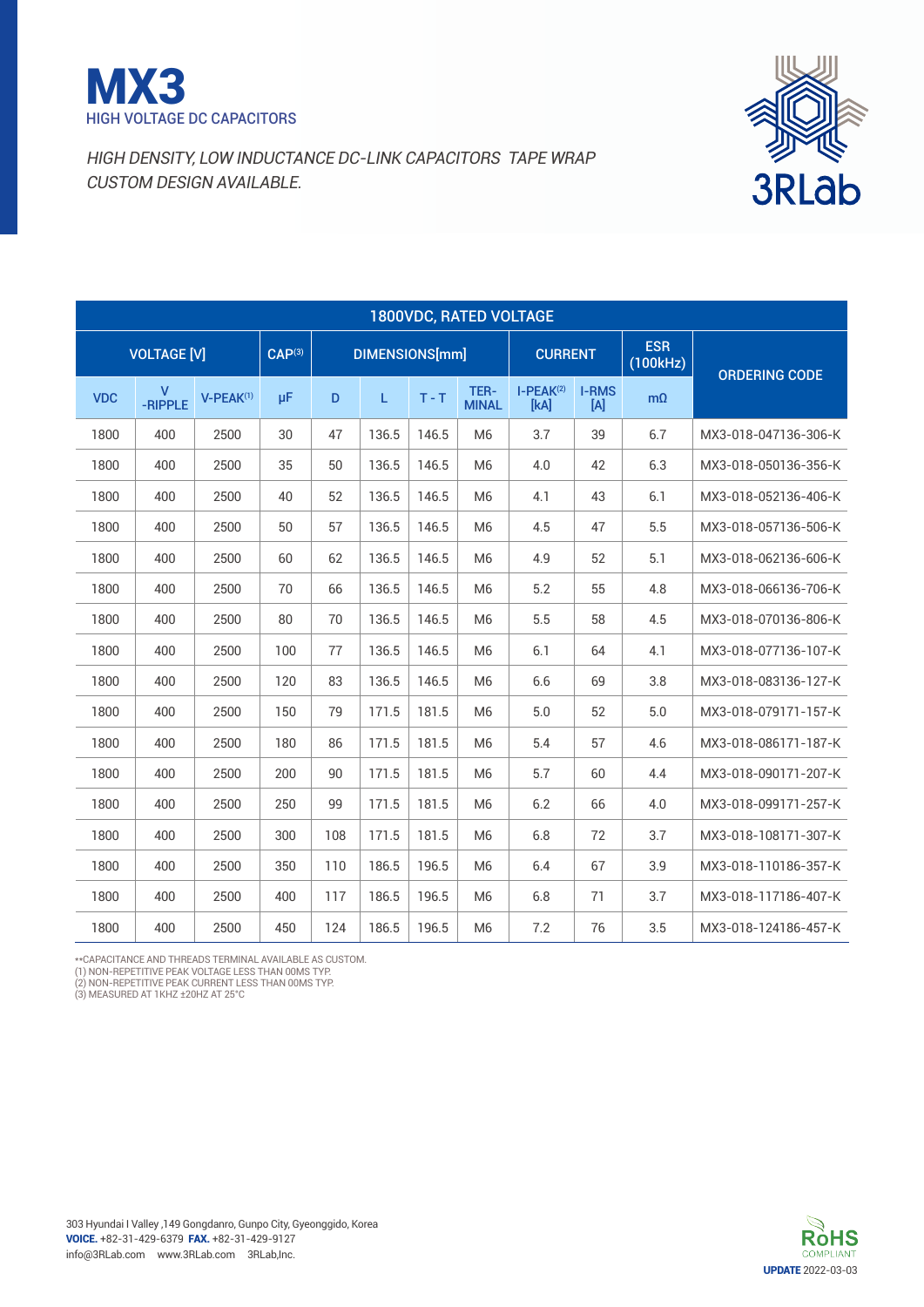



|                                                                                                                                               | 2000VDC, RATED VOLTAGE |      |     |     |       |       |                      |                     |                     |                        |                      |  |
|-----------------------------------------------------------------------------------------------------------------------------------------------|------------------------|------|-----|-----|-------|-------|----------------------|---------------------|---------------------|------------------------|----------------------|--|
| <b>VOLTAGE [V]</b><br>CAP <sup>(3)</sup><br>DIMENSIONS[mm]<br>$\mathsf{V}$<br>μF<br>$T - T$<br><b>VDC</b><br>V-PEAK <sup>(1)</sup><br>D<br>L. |                        |      |     |     |       |       |                      | <b>CURRENT</b>      |                     | <b>ESR</b><br>(100kHz) | <b>ORDERING CODE</b> |  |
|                                                                                                                                               | -RIPPLE                |      |     |     |       |       | TER-<br><b>MINAL</b> | $I-PEAK(2)$<br>[kA] | <b>I-RMS</b><br>[A] | $m\Omega$              |                      |  |
| 2000                                                                                                                                          | 500                    | 3000 | 25  | 48  | 136.5 | 146.5 | M <sub>6</sub>       | 4.3                 | 45                  | 7.0                    | MX3-020-048136-256-K |  |
| 2000                                                                                                                                          | 500                    | 3000 | 30  | 51  | 136.5 | 146.5 | M <sub>6</sub>       | 4.6                 | 48                  | 6.6                    | MX3-020-051136-306-K |  |
| 2000                                                                                                                                          | 500                    | 3000 | 35  | 54  | 136.5 | 146.5 | M <sub>6</sub>       | 4.8                 | 51                  | 6.2                    | MX3-020-054136-356-K |  |
| 2000                                                                                                                                          | 500                    | 3000 | 40  | 57  | 136.5 | 146.5 | M <sub>6</sub>       | 5.1                 | 54                  | 5.9                    | MX3-020-057136-406-K |  |
| 2000                                                                                                                                          | 500                    | 3000 | 50  | 63  | 136.5 | 146.5 | M <sub>6</sub>       | 5.6                 | 59                  | 5.3                    | MX3-020-063136-506-K |  |
| 2000                                                                                                                                          | 500                    | 3000 | 60  | 68  | 136.5 | 146.5 | M <sub>6</sub>       | 6.1                 | 64                  | 4.9                    | MX3-020-068136-606-K |  |
| 2000                                                                                                                                          | 500                    | 3000 | 70  | 73  | 136.5 | 146.5 | M <sub>6</sub>       | 6.5                 | 69                  | 4.6                    | MX3-020-073136-706-K |  |
| 2000                                                                                                                                          | 500                    | 3000 | 80  | 77  | 136.5 | 146.5 | M <sub>6</sub>       | 6.9                 | 72                  | 4.4                    | MX3-020-077136-806-K |  |
| 2000                                                                                                                                          | 500                    | 3000 | 100 | 85  | 136.5 | 146.5 | M <sub>6</sub>       | 7.6                 | 80                  | 3.9                    | MX3-020-085136-107-K |  |
| 2000                                                                                                                                          | 500                    | 3000 | 120 | 79  | 171.5 | 181.5 | M <sub>6</sub>       | 5.6                 | 59                  | 5.3                    | MX3-020-079171-127-K |  |
| 2000                                                                                                                                          | 500                    | 3000 | 150 | 88  | 171.5 | 181.5 | M <sub>6</sub>       | 6.3                 | 66                  | 4.8                    | MX3-020-088171-157-K |  |
| 2000                                                                                                                                          | 500                    | 3000 | 180 | 95  | 171.5 | 181.5 | M <sub>6</sub>       | 6.8                 | 71                  | 4.4                    | MX3-020-095171-187-K |  |
| 2000                                                                                                                                          | 500                    | 3000 | 200 | 100 | 171.5 | 181.5 | M <sub>6</sub>       | 7.1                 | 75                  | 4.2                    | MX3-020-100171-207-K |  |
| 2000                                                                                                                                          | 500                    | 3000 | 250 | 105 | 186.5 | 196.5 | M <sub>6</sub>       | 6.9                 | 72                  | 4.4                    | MX3-020-105186-257-K |  |
| 2000                                                                                                                                          | 500                    | 3000 | 300 | 114 | 186.5 | 196.5 | M <sub>6</sub>       | 7.5                 | 78                  | 4.0                    | MX3-020-114186-307-K |  |
| 2000                                                                                                                                          | 500                    | 3000 | 350 | 123 | 186.5 | 196.5 | M <sub>6</sub>       | 8.0                 | 85                  | 3.7                    | MX3-020-123186-357-K |  |

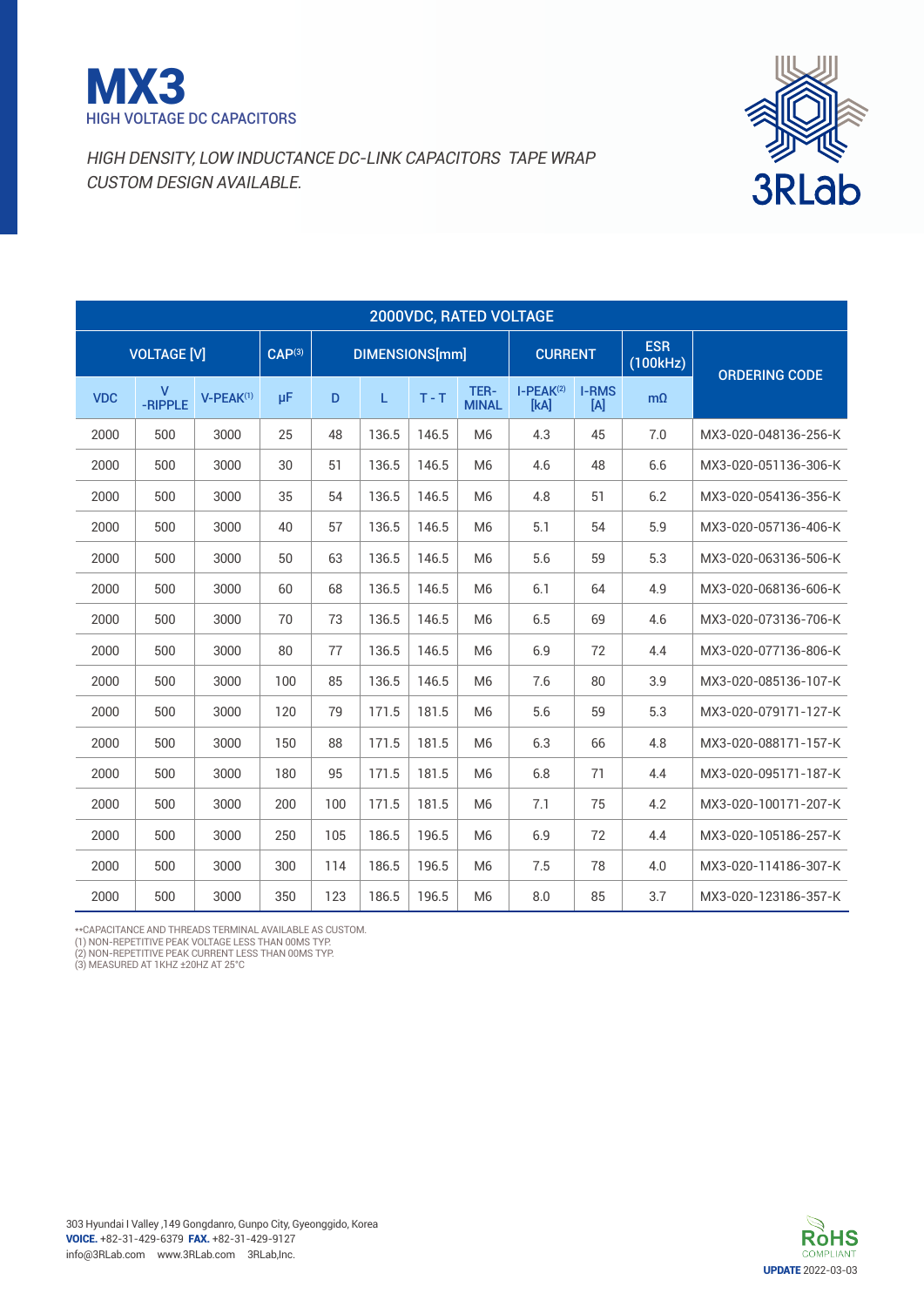



|            | 2200VDC, RATED VOLTAGE  |                       |                    |     |                |         |                      |                     |                     |                        |                      |  |
|------------|-------------------------|-----------------------|--------------------|-----|----------------|---------|----------------------|---------------------|---------------------|------------------------|----------------------|--|
|            | <b>VOLTAGE [V]</b>      |                       | CAP <sup>(3)</sup> |     | DIMENSIONS[mm] |         |                      | <b>CURRENT</b>      |                     | <b>ESR</b><br>(100kHz) | <b>ORDERING CODE</b> |  |
| <b>VDC</b> | $\mathsf{V}$<br>-RIPPLE | V-PEAK <sup>(1)</sup> | $\mu$ F            | D   | L.             | $T - T$ | TER-<br><b>MINAL</b> | $I-PEAK(2)$<br>[kA] | <b>I-RMS</b><br>[A] | $m\Omega$              |                      |  |
| 2200       | 550                     | 3100                  | 20                 | 48  | 136.5          | 146.5   | M <sub>6</sub>       | 4.8                 | 50                  | 6.5                    | MX3-022-048136-206-K |  |
| 2200       | 550                     | 3100                  | 25                 | 52  | 136.5          | 146.5   | M <sub>6</sub>       | 5.2                 | 55                  | 6.0                    | MX3-022-052136-256-K |  |
| 2200       | 550                     | 3100                  | 30                 | 56  | 136.5          | 146.5   | M <sub>6</sub>       | 5.6                 | 59                  | 5.5                    | MX3-022-056136-306-K |  |
| 2200       | 550                     | 3100                  | 35                 | 59  | 136.5          | 146.5   | M <sub>6</sub>       | 5.9                 | 62                  | 5.3                    | MX3-022-059136-356-K |  |
| 2200       | 550                     | 3100                  | 40                 | 63  | 136.5          | 146.5   | M <sub>6</sub>       | 6.3                 | 66                  | 4.9                    | MX3-022-063136-406-K |  |
| 2200       | 550                     | 3100                  | 50                 | 69  | 136.5          | 146.5   | M <sub>6</sub>       | 6.9                 | 73                  | 4.5                    | MX3-022-069136-506-K |  |
| 2200       | 550                     | 3100                  | 60                 | 75  | 136.5          | 146.5   | M <sub>6</sub>       | 7.5                 | 79                  | 4.1                    | MX3-022-075136-606-K |  |
| 2200       | 550                     | 3100                  | 70                 | 80  | 136.5          | 146.5   | M <sub>6</sub>       | 8.0                 | 84                  | 3.9                    | MX3-022-080136-706-K |  |
| 2200       | 550                     | 3100                  | 80                 | 85  | 136.5          | 146.5   | M <sub>6</sub>       | 8.5                 | 89                  | 3.6                    | MX3-022-085136-806-K |  |
| 2200       | 550                     | 3100                  | 100                | 81  | 136.5          | 146.5   | M <sub>6</sub>       | 8.1                 | 85                  | 3.8                    | MX3-022-081136-107-K |  |
| 2200       | 550                     | 3100                  | 120                | 87  | 171.5          | 181.5   | M <sub>6</sub>       | 6.9                 | 73                  | 4.5                    | MX3-022-087171-127-K |  |
| 2200       | 550                     | 3100                  | 150                | 97  | 171.5          | 181.5   | M <sub>6</sub>       | 7.7                 | 81                  | 4.0                    | MX3-022-097171-157-K |  |
| 2200       | 550                     | 3100                  | 180                | 100 | 171.5          | 181.5   | M <sub>6</sub>       | 8.0                 | 84                  | 3.9                    | MX3-022-100171-187-K |  |
| 2200       | 550                     | 3100                  | 200                | 105 | 186.5          | 196.5   | M <sub>6</sub>       | 7.7                 | 81                  | 4.0                    | MX3-022-105186-207-K |  |
| 2200       | 550                     | 3100                  | 250                | 116 | 186.5          | 196.5   | M <sub>6</sub>       | 8.5                 | 89                  | 3.7                    | MX3-022-116186-257-K |  |
| 2200       | 550                     | 3100                  | 300                | 127 | 186.5          | 196.5   | M <sub>6</sub>       | 9.3                 | 98                  | 3.3                    | MX3-022-127186-307-K |  |

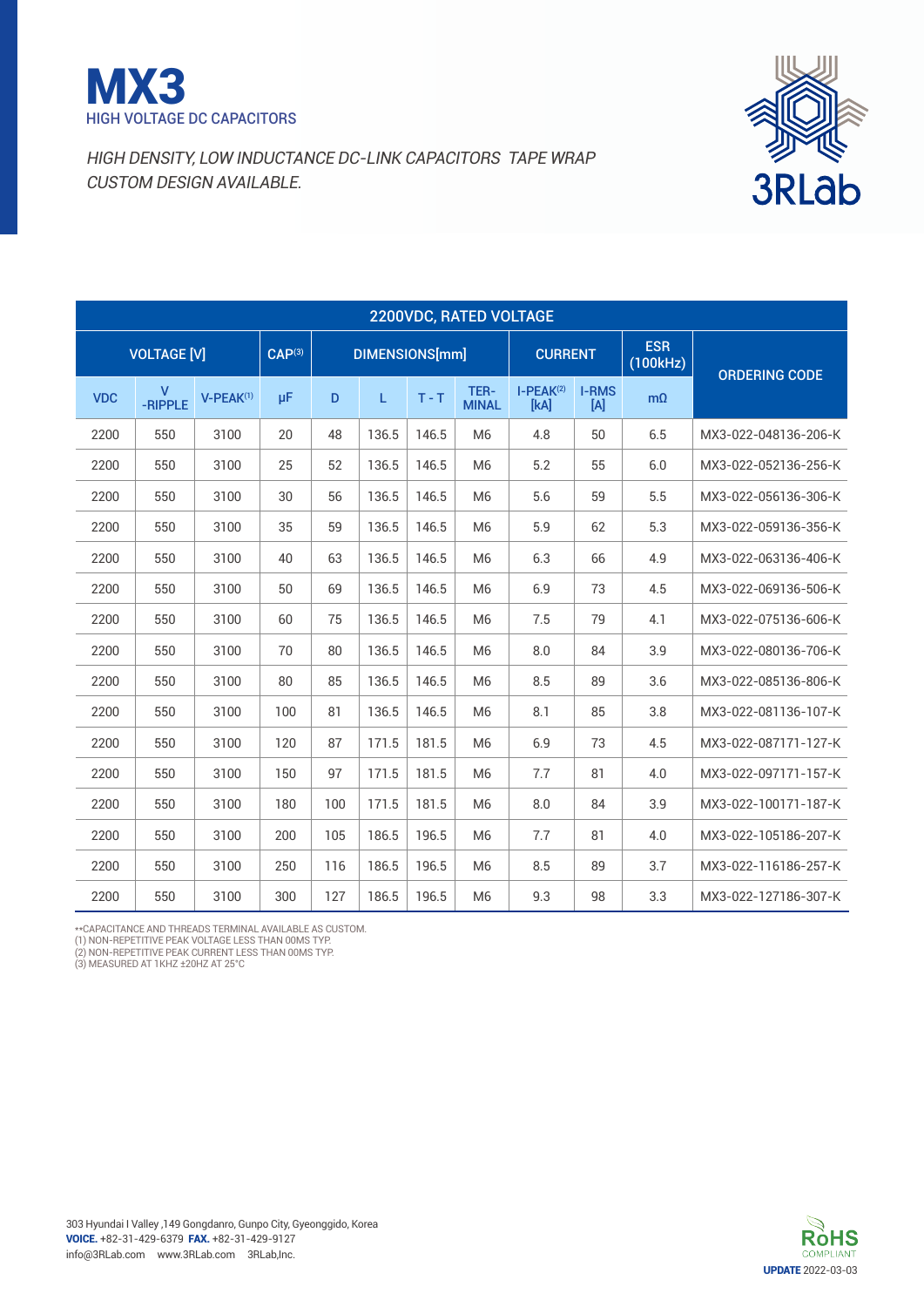



|            | 2600VDC, RATED VOLTAGE  |                       |                    |     |                       |         |                      |                     |                     |                        |                      |  |
|------------|-------------------------|-----------------------|--------------------|-----|-----------------------|---------|----------------------|---------------------|---------------------|------------------------|----------------------|--|
|            | <b>VOLTAGE [V]</b>      |                       | CAP <sup>(3)</sup> |     | <b>DIMENSIONS[mm]</b> |         |                      | <b>CURRENT</b>      |                     | <b>ESR</b><br>(100kHz) | <b>ORDERING CODE</b> |  |
| <b>VDC</b> | $\mathsf{V}$<br>-RIPPLE | V-PEAK <sup>(1)</sup> | μF                 | D   | L.                    | $T - T$ | TER-<br><b>MINAL</b> | $I-PEAK(2)$<br>[kA] | <b>I-RMS</b><br>[A] | $m\Omega$              |                      |  |
| 2600       | 650                     | 3900                  | 15                 | 49  | 136.5                 | 146.5   | M <sub>6</sub>       | 6.1                 | 64                  | 6.4                    | MX3-026-049136-156-K |  |
| 2600       | 650                     | 3900                  | 18                 | 53  | 136.5                 | 146.5   | M <sub>6</sub>       | 6.6                 | 69                  | 5.9                    | MX3-026-053136-186-K |  |
| 2600       | 650                     | 3900                  | 20                 | 55  | 136.5                 | 146.5   | M <sub>6</sub>       | 6.8                 | 72                  | 5.7                    | MX3-026-055136-206-K |  |
| 2600       | 650                     | 3900                  | 25                 | 60  | 136.5                 | 146.5   | M <sub>6</sub>       | 7.4                 | 78                  | 5.3                    | MX3-026-060136-256-K |  |
| 2600       | 650                     | 3900                  | 30                 | 65  | 136.5                 | 146.5   | M <sub>6</sub>       | 8.0                 | 85                  | 4.8                    | MX3-026-065136-306-K |  |
| 2600       | 650                     | 3900                  | 35                 | 69  | 136.5                 | 146.5   | M <sub>6</sub>       | 8.5                 | 90                  | 4.6                    | MX3-026-069136-356-K |  |
| 2600       | 650                     | 3900                  | 40                 | 74  | 136.5                 | 146.5   | M <sub>6</sub>       | 9.2                 | 96                  | 4.3                    | MX3-026-074136-406-K |  |
| 2600       | 650                     | 3900                  | 50                 | 81  | 136.5                 | 146.5   | M <sub>6</sub>       | 10.0                | 106                 | 3.9                    | MX3-026-081136-506-K |  |
| 2600       | 650                     | 3900                  | 60                 | 88  | 136.5                 | 146.5   | M <sub>6</sub>       | 10.9                | 115                 | 3.6                    | MX3-026-088136-606-K |  |
| 2600       | 650                     | 3900                  | 70                 | 74  | 196.5                 | 206.5   | M <sub>6</sub>       | 6.4                 | 67                  | 6.1                    | MX3-026-074196-706-K |  |
| 2600       | 650                     | 3900                  | 80                 | 79  | 196.5                 | 206.5   | M <sub>6</sub>       | 6.8                 | 72                  | 5.7                    | MX3-026-079196-806-K |  |
| 2600       | 650                     | 3900                  | 100                | 87  | 196.5                 | 206.5   | M <sub>6</sub>       | 7.5                 | 79                  | 5.2                    | MX3-026-087196-107-K |  |
| 2600       | 650                     | 3900                  | 120                | 95  | 196.5                 | 206.5   | M <sub>6</sub>       | 8.2                 | 86                  | 4.8                    | MX3-026-095196-127-K |  |
| 2600       | 650                     | 3900                  | 150                | 105 | 196.5                 | 206.5   | M <sub>6</sub>       | 9.0                 | 95                  | 4.3                    | MX3-026-105196-157-K |  |
| 2600       | 650                     | 3900                  | 180                | 114 | 196.5                 | 206.5   | M <sub>6</sub>       | 9.8                 | 103                 | 4.0                    | MX3-026-114196-187-K |  |
| 2600       | 650                     | 3900                  | 200                | 120 | 196.5                 | 206.5   | M <sub>6</sub>       | 10.3                | 109                 | 3.8                    | MX3-026-120196-207-K |  |

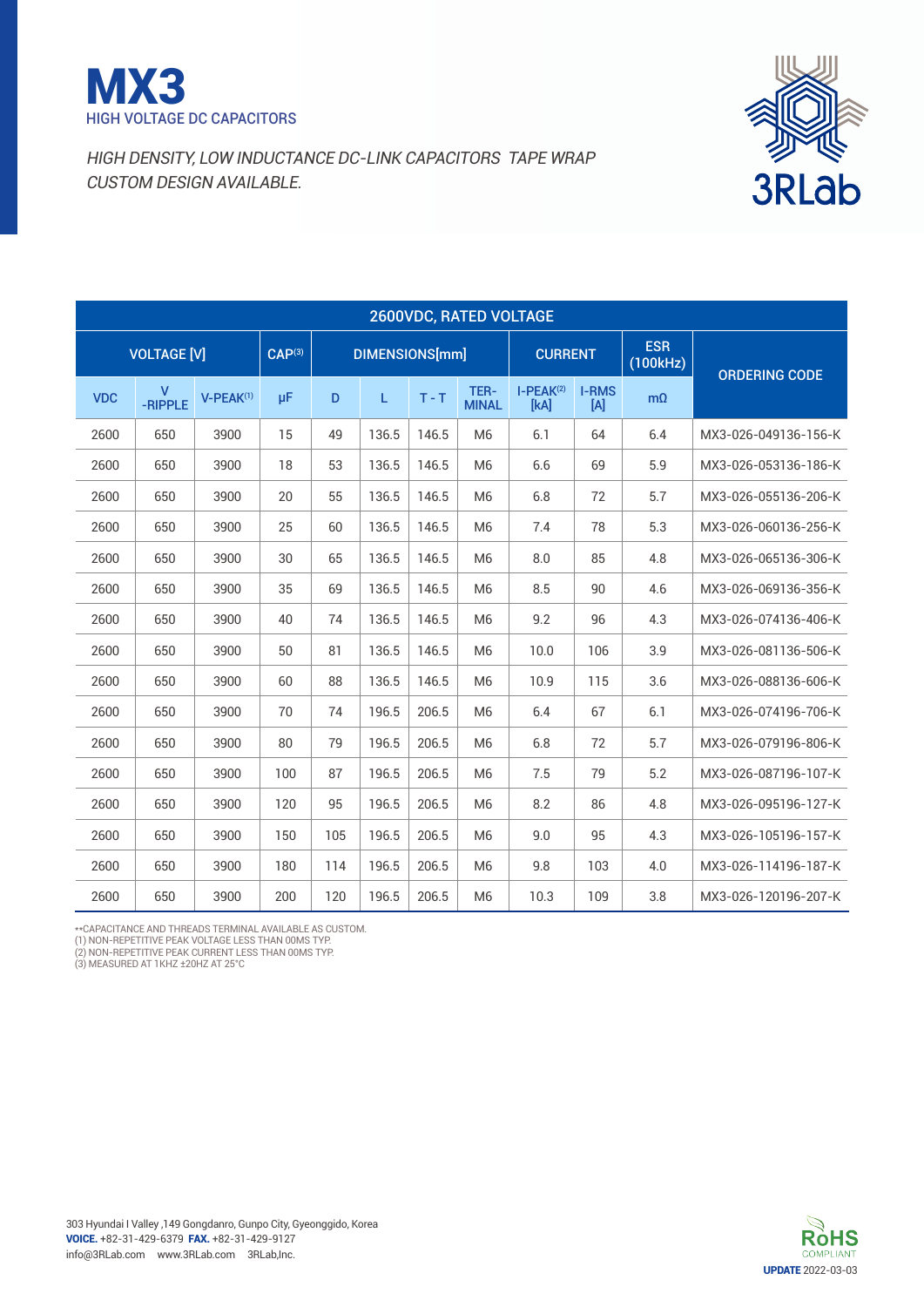



| 3000VDC, RATED VOLTAGE |                         |                    |                |     |       |         |                      |                     |                        |                      |                      |
|------------------------|-------------------------|--------------------|----------------|-----|-------|---------|----------------------|---------------------|------------------------|----------------------|----------------------|
| <b>VOLTAGE [V]</b>     |                         | CAP <sup>(3)</sup> | DIMENSIONS[mm] |     |       |         | <b>CURRENT</b>       |                     | <b>ESR</b><br>(100kHz) | <b>ORDERING CODE</b> |                      |
| <b>VDC</b>             | $\mathsf{V}$<br>-RIPPLE | $V-PEAK^{(1)}$     | μF             | D   | L.    | $T - T$ | TER-<br><b>MINAL</b> | $I-PEAK(2)$<br>[kA] | <b>I-RMS</b><br>[A]    | $m\Omega$            |                      |
| 3000                   | 750                     | 4500               | 12             | 50  | 145.5 | 155.5   | M <sub>6</sub>       | 7.2                 | 76                     | 6.2                  | MX3-030-050145-126-K |
| 3000                   | 750                     | 4500               | 15             | 54  | 145.5 | 155.5   | M <sub>6</sub>       | 7.8                 | 82                     | 5.8                  | MX3-030-054145-156-K |
| 3000                   | 750                     | 4500               | 18             | 59  | 145.5 | 155.5   | M <sub>6</sub>       | 8.5                 | 90                     | 5.3                  | MX3-030-059145-186-K |
| 3000                   | 750                     | 4500               | 20             | 61  | 145.5 | 155.5   | M <sub>6</sub>       | 8.8                 | 93                     | 5.1                  | MX3-030-061145-206-K |
| 3000                   | 750                     | 4500               | 25             | 67  | 145.5 | 155.5   | M <sub>6</sub>       | 9.7                 | 102                    | 4.7                  | MX3-030-067145-256-K |
| 3000                   | 750                     | 4500               | 30             | 73  | 145.5 | 155.5   | M <sub>6</sub>       | 10.5                | 111                    | 4.3                  | MX3-030-073145-306-K |
| 3000                   | 750                     | 4500               | 35             | 78  | 145.5 | 155.5   | M <sub>6</sub>       | 11.3                | 119                    | 4.0                  | MX3-030-078145-356-K |
| 3000                   | 750                     | 4500               | 40             | 83  | 145.5 | 155.5   | M <sub>6</sub>       | 12.0                | 126                    | 3.8                  | MX3-030-083145-406-K |
| 3000                   | 750                     | 4500               | 50             | 91  | 145.5 | 155.5   | M <sub>6</sub>       | 13.1                | 138                    | 3.4                  | MX3-030-091145-506-K |
| 3000                   | 750                     | 4500               | 60             | 82  | 190.5 | 200.5   | M <sub>6</sub>       | 9.0                 | 95                     | 5.0                  | MX3-030-082190-606-K |
| 3000                   | 750                     | 4500               | 70             | 88  | 190.5 | 200.5   | M <sub>6</sub>       | 9.7                 | 102                    | 4.6                  | MX3-030-088190-706-K |
| 3000                   | 750                     | 4500               | 80             | 94  | 190.5 | 200.5   | M <sub>6</sub>       | 10.4                | 109                    | 4.3                  | MX3-030-094190-806-K |
| 3000                   | 750                     | 4500               | 100            | 104 | 190.5 | 200.5   | M <sub>6</sub>       | 11.5                | 121                    | 3.9                  | MX3-030-104190-107-K |
| 3000                   | 750                     | 4500               | 120            | 113 | 190.5 | 200.5   | M <sub>6</sub>       | 12.5                | 131                    | 3.6                  | MX3-030-113190-127-K |
| 3000                   | 750                     | 4500               | 150            | 126 | 190.5 | 200.5   | M <sub>6</sub>       | 13.9                | 146                    | 3.2                  | MX3-030-126190-157-K |

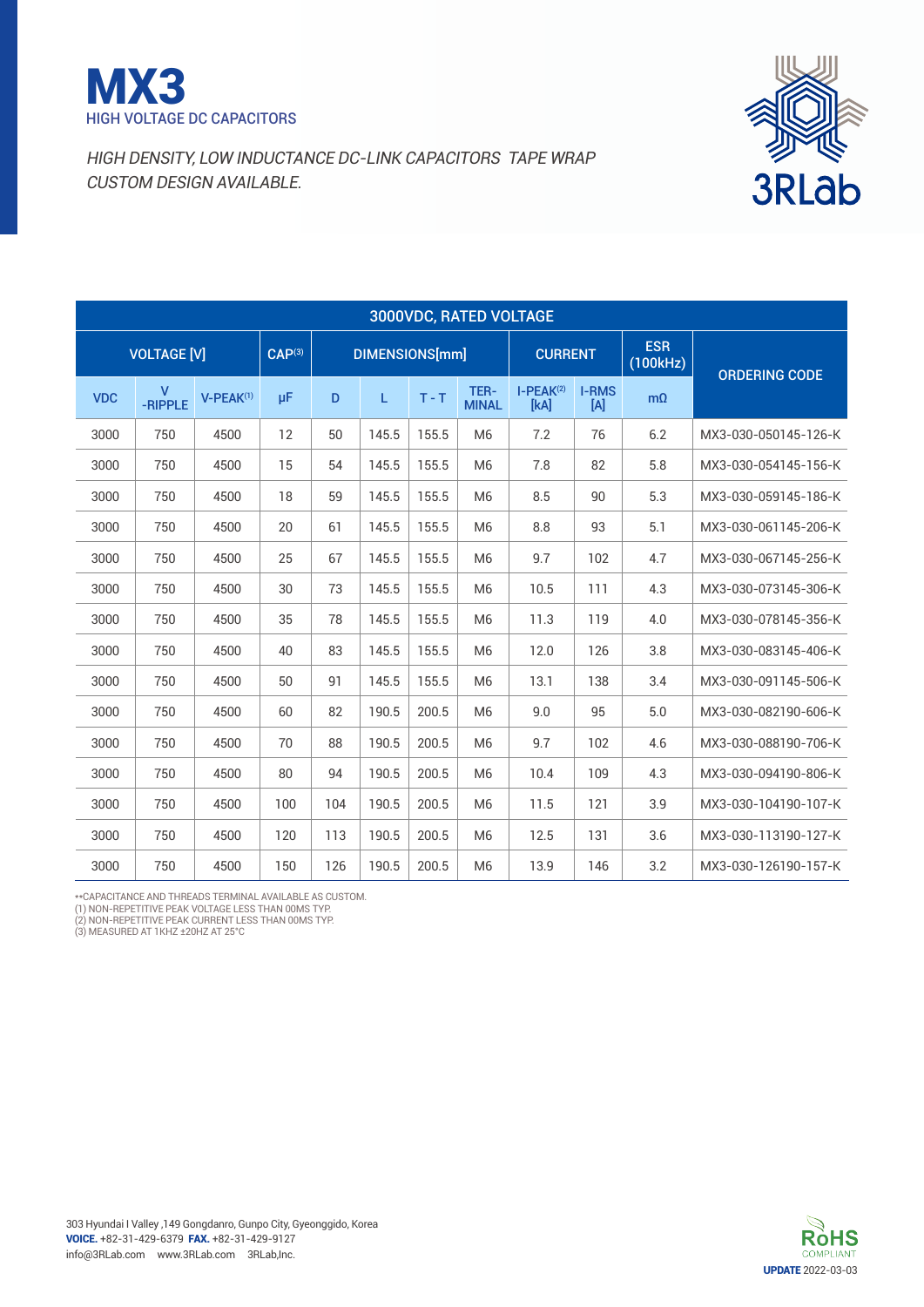



| 3200VDC, RATED VOLTAGE |            |                         |                |     |     |       |                |                      |                        |                                 |           |                      |
|------------------------|------------|-------------------------|----------------|-----|-----|-------|----------------|----------------------|------------------------|---------------------------------|-----------|----------------------|
| <b>VOLTAGE [V]</b>     |            | CAP <sup>(3)</sup>      | DIMENSIONS[mm] |     |     |       | <b>CURRENT</b> |                      | <b>ESR</b><br>(100kHz) | <b>ORDERING CODE</b>            |           |                      |
|                        | <b>VDC</b> | $\mathsf{V}$<br>-RIPPLE | $V-PEAK^{(1)}$ | μF  | D   | L.    | $T - T$        | TER-<br><b>MINAL</b> | $I-PEAK(2)$<br>[kA]    | <b>I-RMS</b><br>$[{\mathsf A}]$ | $m\Omega$ |                      |
|                        | 3200       | 800                     | 4700           | 8   | 48  | 145.5 | 155.5          | M <sub>6</sub>       | 6.3                    | 67                              | 7.4       | MX3-032-048145-805-K |
|                        | 3200       | 800                     | 4700           | 10  | 52  | 145.5 | 155.5          | M <sub>6</sub>       | 6.9                    | 72                              | 6.8       | MX3-032-052145-106-K |
|                        | 3200       | 800                     | 4700           | 12  | 56  | 145.5 | 155.5          | M <sub>6</sub>       | 7.4                    | 78                              | 6.4       | MX3-032-056145-126-K |
|                        | 3200       | 800                     | 4700           | 15  | 62  | 145.5 | 155.5          | M <sub>6</sub>       | 8.2                    | 86                              | 5.7       | MX3-032-062145-156-K |
|                        | 3200       | 800                     | 4700           | 18  | 66  | 145.5 | 155.5          | M <sub>6</sub>       | 8.7                    | 92                              | 5.4       | MX3-032-066145-186-K |
|                        | 3200       | 800                     | 4700           | 20  | 70  | 145.5 | 155.5          | M <sub>6</sub>       | 9.2                    | 97                              | 5.1       | MX3-032-070145-206-K |
|                        | 3200       | 800                     | 4700           | 25  | 77  | 145.5 | 155.5          | M <sub>6</sub>       | 10.2                   | 107                             | 4.6       | MX3-032-077145-256-K |
|                        | 3200       | 800                     | 4700           | 30  | 83  | 145.5 | 155.5          | M <sub>6</sub>       | 11.0                   | 115                             | 4.3       | MX3-032-083145-306-K |
|                        | 3200       | 800                     | 4700           | 35  | 89  | 145.5 | 155.5          | M <sub>6</sub>       | 11.7                   | 124                             | 4.0       | MX3-032-089145-356-K |
|                        | 3200       | 800                     | 4700           | 40  | 78  | 190.5 | 200.5          | M <sub>6</sub>       | 7.9                    | 83                              | 6.0       | MX3-032-078190-406-K |
|                        | 3200       | 800                     | 4700           | 50  | 87  | 190.5 | 200.5          | M <sub>6</sub>       | 8.8                    | 92                              | 5.4       | MX3-032-087190-506-K |
|                        | 3200       | 800                     | 4700           | 60  | 94  | 190.5 | 200.5          | M <sub>6</sub>       | 9.5                    | 100                             | 5.0       | MX3-032-094190-606-K |
|                        | 3200       | 800                     | 4700           | 70  | 101 | 190.5 | 200.5          | M <sub>6</sub>       | 10.2                   | 107                             | 4.6       | MX3-032-101190-706-K |
|                        | 3200       | 800                     | 4700           | 80  | 107 | 190.5 | 200.5          | M <sub>6</sub>       | 10.8                   | 114                             | 4.4       | MX3-032-107190-806-K |
|                        | 3200       | 800                     | 4700           | 100 | 119 | 190.5 | 200.5          | M <sub>6</sub>       | 12.0                   | 126                             | 3.9       | MX3-032-119190-107-K |